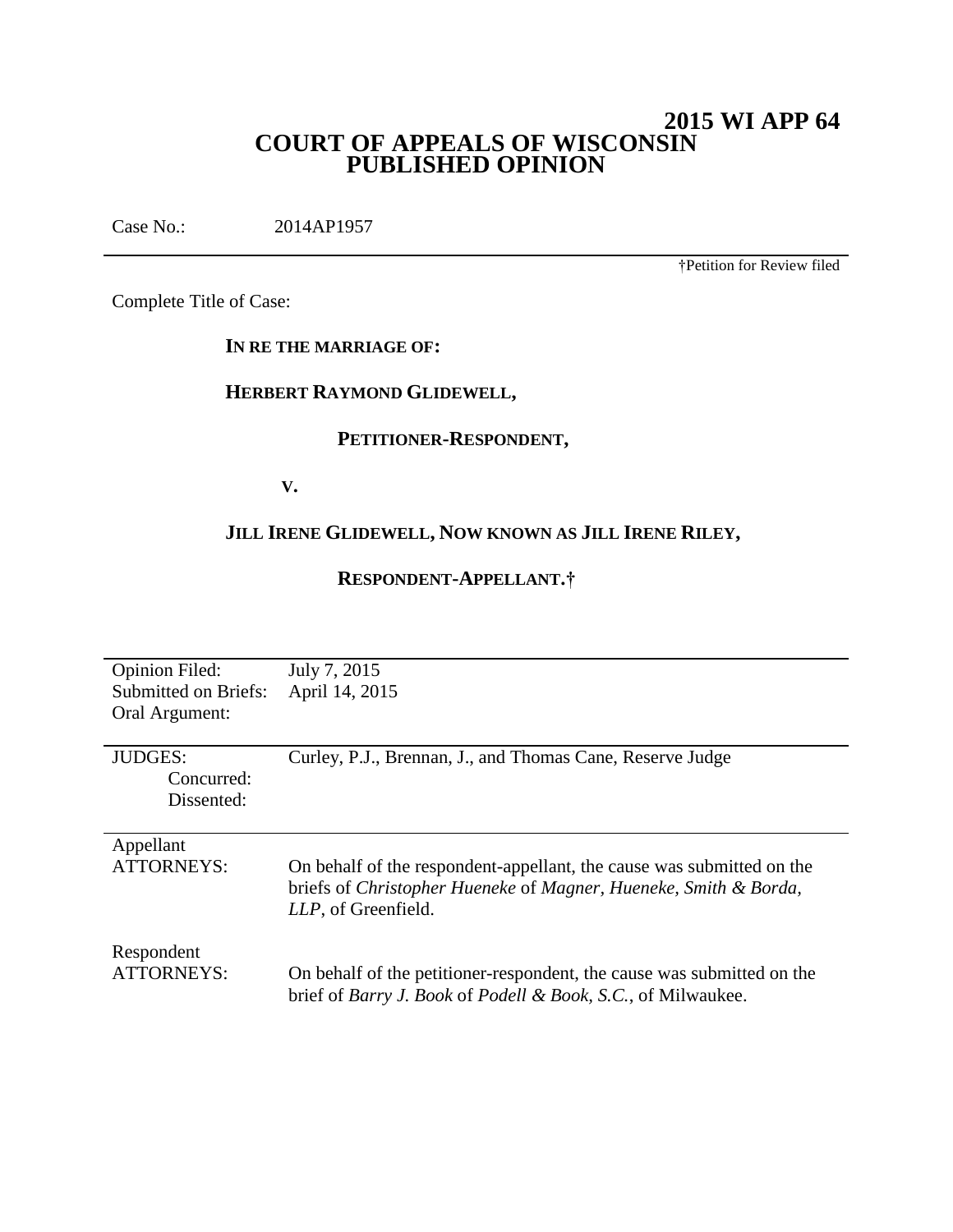# 2015 WI App 64

# **COURT OF APPEALS DECISION DATED AND FILED**

# **July 7, 2015**

**Diane M. Fremgen Clerk of Court of Appeals**

#### **NOTICE**

**This opinion is subject to further editing. If published, the official version will appear in the bound volume of the Official Reports.** 

**A party may file with the Supreme Court a petition to review an adverse decision by the Court of Appeals.** *See* **WIS. STAT. § 808.10 and RULE 809.62.** 

# **Appeal No. 2014AP1957 Cir. Ct. No. 2008FA007027**

## **STATE OF WISCONSIN IN COURT OF APPEALS**

**IN RE THE MARRIAGE OF:**

**HERBERT RAYMOND GLIDEWELL,**

**PETITIONER-RESPONDENT,**

**V.**

**JILL IRENE GLIDEWELL, NOW KNOWN AS JILL IRENE RILEY,**

**RESPONDENT-APPELLANT.**

APPEAL from an order of the circuit court for Milwaukee County: FREDERICK C. ROSA, Judge. *Affirmed.*

Before Curley, P.J., Brennan, J., and Thomas Cane, Reserve Judge.

¶1 BRENNAN, J. Jill Irene Glidewell (n/k/a Jill Irene Riley) appeals from a post-judgment custody order continuing joint custody with Jill's former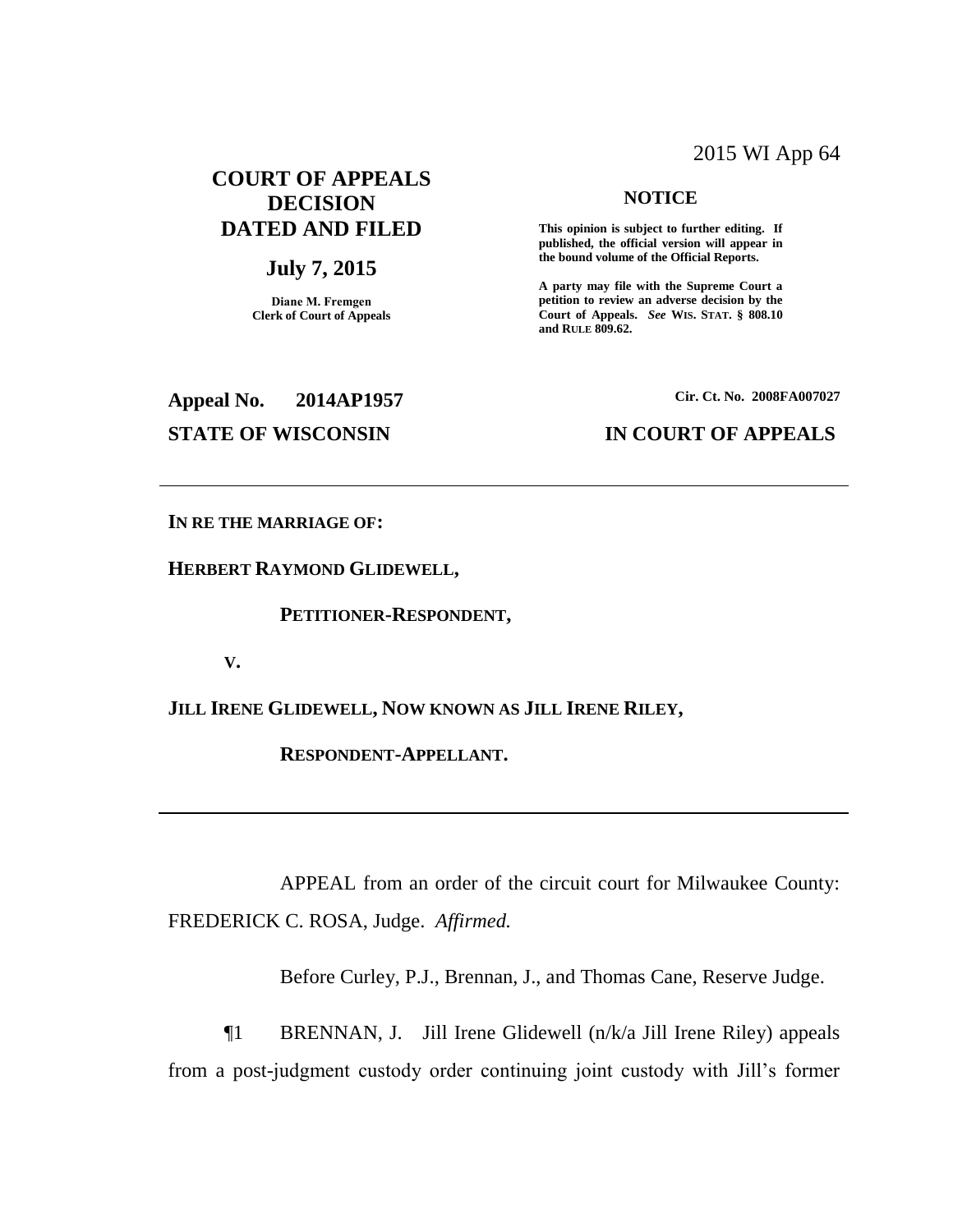husband Herbert Glidewell, but allocating certain decision-making to each party. After stipulating to joint custody in the original divorce, Jill sought to reopen the divorce judgment and modify custody on the basis of a domestic violence incident that occurred *prior* to the original divorce, arguing that the circuit court erred in not applying the domestic violence presumption—set forth in WIS. STAT. § 767.41(2)(d) (2013-14)<sup>1</sup>—that it is "contrary to the best interest of the child to award joint or sole legal custody to" a parent who "the court finds by a preponderance of the evidence … has engaged in a pattern or serious incident of interspousal battery … or domestic abuse."<sup>2</sup>

¶2 The circuit court denied Jill's motion to reopen the judgment, concluding that Jill had waived the domestic violence statutory presumption by stipulating to the original joint custody order. But the court did grant a modification of the custody order, keeping joint custody, but allocating school decisions to Herbert and health care decisions to Jill.

¶3 Jill argues that the circuit court erred in concluding that she had "permanently"<sup>3</sup> waived the domestic violence presumption when she stipulated to joint custody in the original divorce. She additionally contends that the great

<sup>&</sup>lt;sup>1</sup> All references to the Wisconsin Statutes are to the 2013-14 statutes unless otherwise indicated.

 $2$  Jill brought other motions and petitions for injunctions that are not relevant to this appeal.

<sup>&</sup>lt;sup>3</sup> In her brief to this court, Jill states that the circuit court ruled that she "permanently" waived her right to request the domestic violence presumption pursuant to WIS. STAT.  $§ 767.41(2)(d)$  when she stipulated to joint custody. However, the circuit court never used the word "permanently"; Jill's use of the word "permanently" is merely her characterization of the court's order.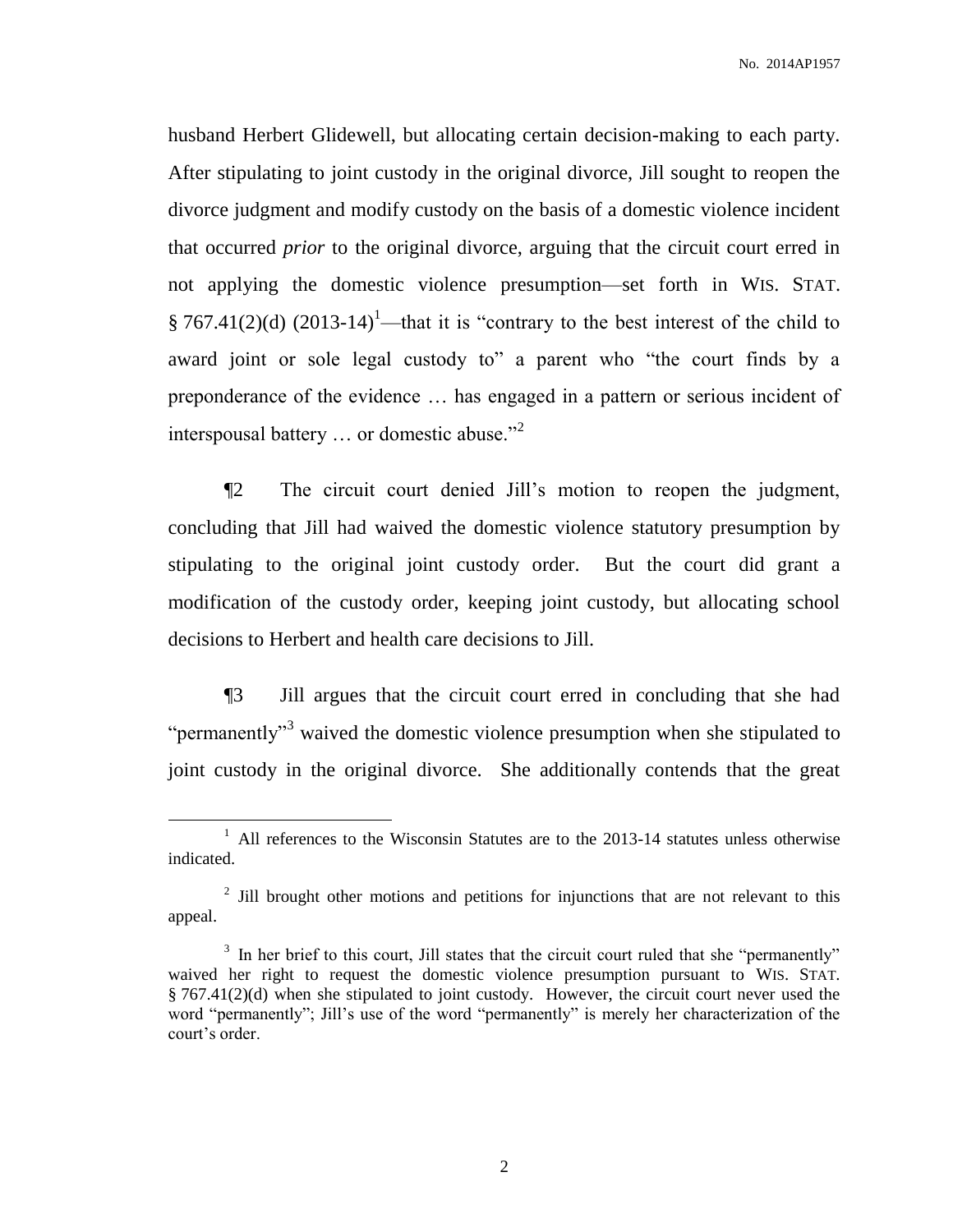weight and clear preponderance of the evidence does not support the circuit court's post-judgment modified joint custody order.

¶4 We agree with the circuit court and affirm. Jill waived her right to raise the domestic violence presumption set forth in WIS. STAT. § 767.41(2)(d) in this post-judgment motion because the domestic violence she relies on occurred *prior* to her original divorce judgment, at which time she stipulated to joint custody. Jill cannot now assert the domestic violence presumption based on the *pre*-divorce incident and without asserting any post-judgment domestic violence facts.

¶5 We also conclude that the circuit court properly exercised its discretion when it ruled that it was in the children's best interests to continue joint custody and divide up final decision-making authority for educational and medical decisions between the parents. As the circuit court noted in a thorough and wellreasoned decision, both Jill and Herbert have been unable to put their anger for each other aside in order to do what is best for their children.

### **BACKGROUND**

¶6 Jill and Herbert Glidewell were married on September 22, 2007. Their daughter was born on March 13, 2008. Less than a year later, on December 3, 2008, Herbert filed for divorce. The parties' son was born shortly thereafter on June 20, 2009.

¶7 On May 1, 2009, while the divorce action was pending, but prior to the birth of their son, Jill filed a petition for a domestic abuse injunction against Herbert. On May 15, 2009, the family court commissioner granted the petition,

3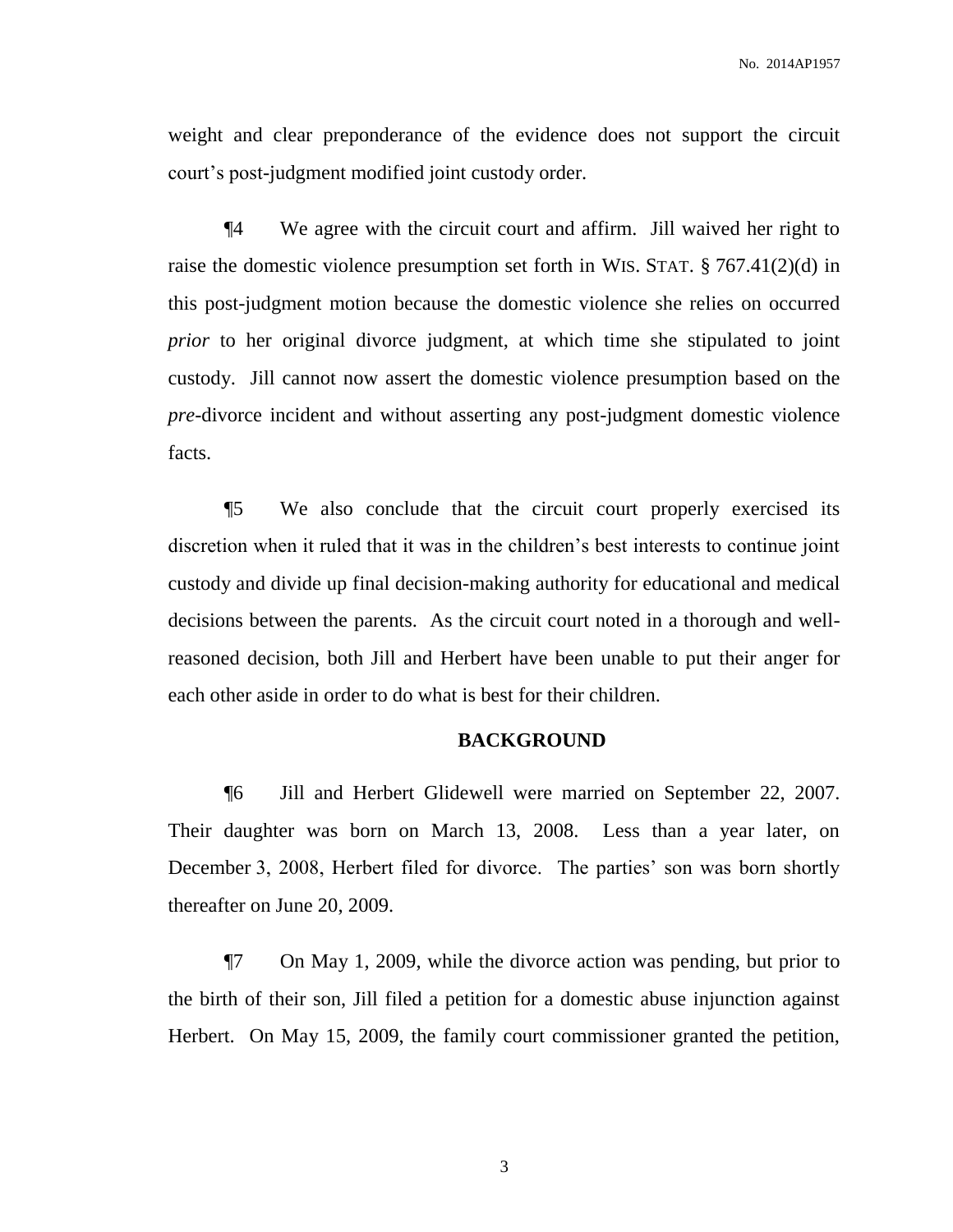and it was later affirmed by the circuit court.<sup>4</sup> The petition expired on May 15, 2013.

¶8 On May 3, 2011, two years after the domestic abuse injunction was granted and while it was still pending, Jill and Herbert stipulated to the custody and placement of their minor children. The stipulated placement schedule awarded placement to Jill at sixty-four percent of the time and to Herbert at thirtysix percent of the time, in addition to establishing various other conditions of placement. During a May 3, 2011 court hearing, Jill testified as follows when questioned by her attorney about the custody agreement:

> Q Do you believe that the terms and provisions in that document are in the children's best interest?

> A Yes. I believe I have had to concede quite a bit, but yes.

> Q So is it your statement and testimony that under the circumstances this is in the children's best interest?

A Yes.

Q And we did have three days of trial, and the two big issues that have been at the forefront are custody and placement; is that right?

A Yes.

Q But knowing all of that, you will agree to signing this custody document as it is before you?

A Yes.

….

<sup>4</sup> The Honorable Francis T. Wasielewski affirmed the court commissioner's decision granting the petition.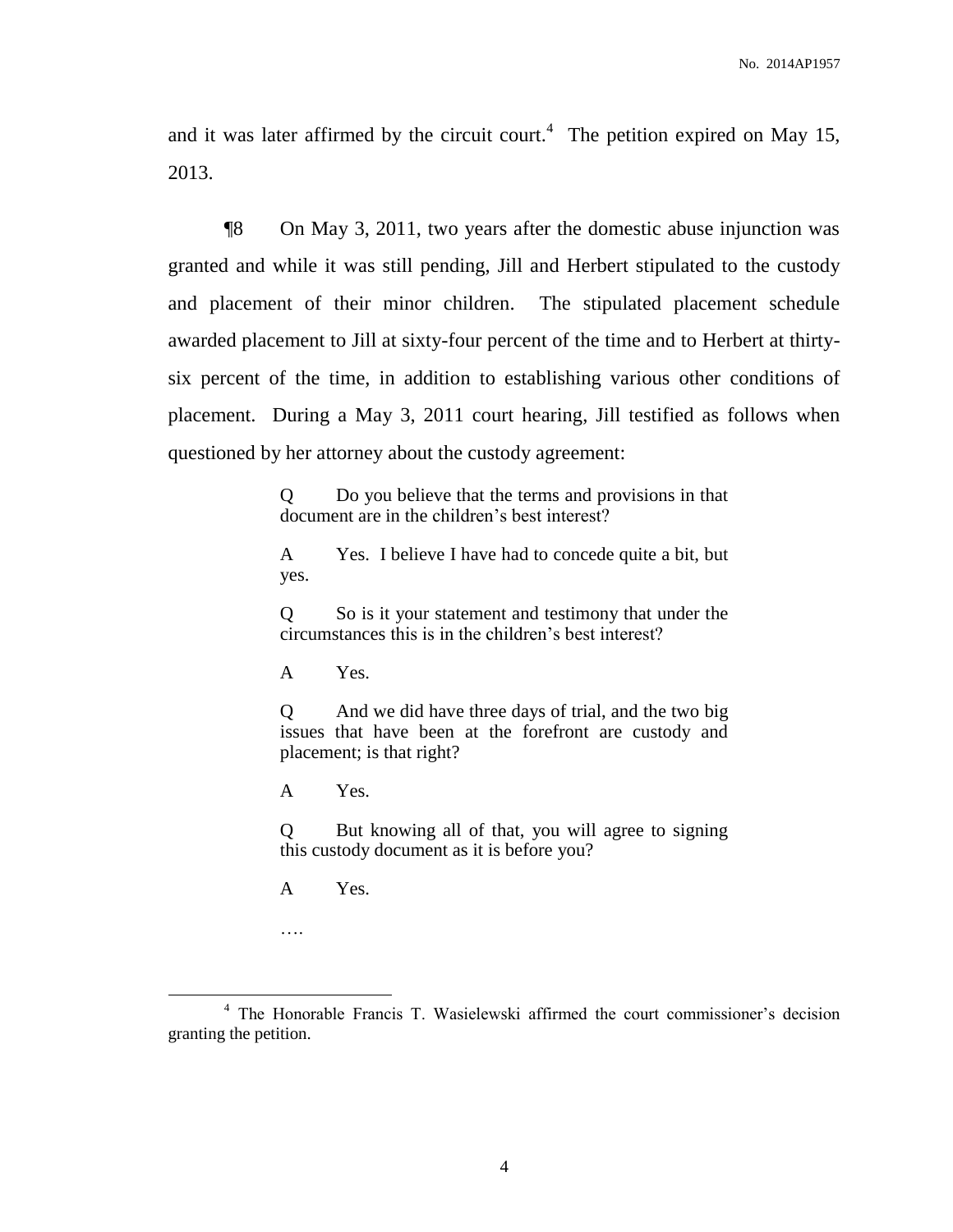Q … So you have had an ample opportunity to think about this and agree to the resolution on the issue of custody?

A Yes.

 $\overline{a}$ 

¶9 At the conclusion of the hearing, the circuit court adopted the parties' stipulation, which carried the recommendation of the guardian ad litem, and incorporated the stipulation into the final judgment of divorce. Before doing so, the circuit court acknowledged the existence of the domestic abuse injunction and the highly acrimonious relationship that existed between Jill and Herbert.<sup>5</sup>

¶10 Immediately following the circuit court's grant of the petition for divorce, Jill began filing numerous motions regarding custody and placement, including, as relevant here, a December 14, 2012 motion requesting modification of the divorce judgment to give her sole placement and custody, and a June 10, 2013 motion to reopen the judgment pursuant to WIS. STAT.  $\S$  806.07(1)(a), (b), (d), and  $(h)$ .<sup>6</sup> Jill argued that the circuit court, when entering the divorce judgment:

> "inadvertently" failed to engage in any meaningful discussion of the relevant factors set forth in Wis. Stat.

<sup>&</sup>lt;sup>5</sup> Judge Wasielewski presided over the May 3, 2011 hearing and granted the petition for divorce on the record; Judge Wasielewski's successor, the Honorable Frederick C. Rosa, signed the written divorce judgment and presided over post-judgment proceedings.

<sup>&</sup>lt;sup>6</sup> The circuit court summarized the parties' various post-judgment motions thusly:

Immediately after the parties entered an agreement in this case, problems arose. We've had a series of motions. We've had fights over school, over medical treatment, where are people living, injuries to the children. It's just been one thing after another in this case. And part of the problem is these parties have a very long, tortured history, so to speak. And they do not get along. That's very clear.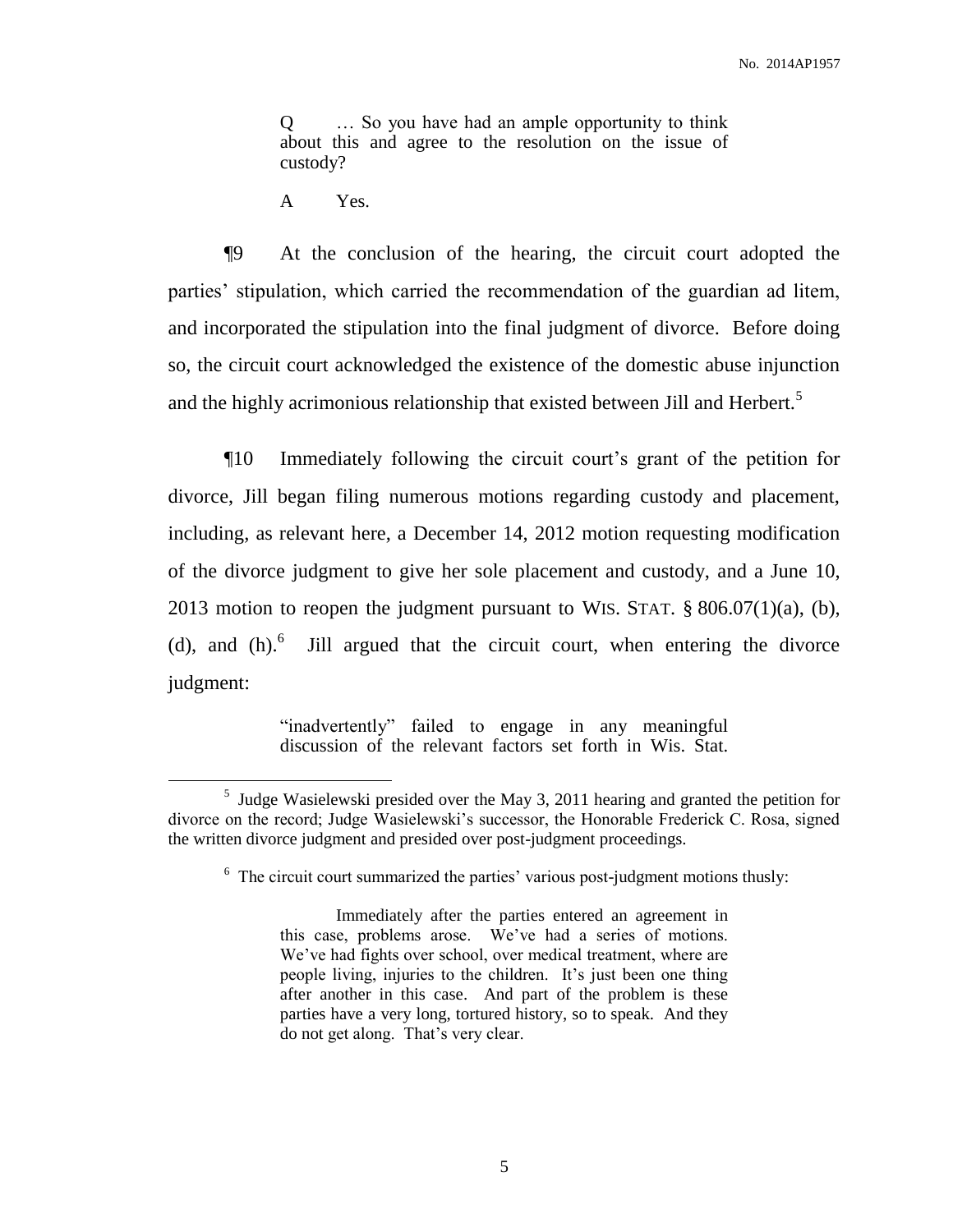§ 767.41(2)(d) in order to rebut the presumption that it was detrimental to the children and contrary to the best interests of the children to award joint or sole legal custody to a party who has, by a preponderance of the evidence, engaged in a serious incident of domestic violence.

¶11 After hearing the evidence in a post-judgment hearing held on February 26, 2014, the circuit court ruled that the parties shall continue joint legal custody but that Jill would have final decision-making authority in the event of a dispute regarding medical care for the children and that Herbert would have final decision-making authority in the event of a dispute regarding educational decisions for the children.<sup>7</sup> The circuit court concluded that Jill waived

 $\overline{a}$ 

We note that the guardian ad litem's report to the circuit court asserted that the circuit court had the authority to apply the lower burden where the modification decision was not made until after two years from the judgment, relying on our decision in *Paul M.J. v. Dorene A.G.*, 181 Wis. 2d 304, 313, 510 N.W.2d 775 (Ct. App. 1993). However, *Paul M.J.* is not completely on point, although it does authorize the application of the lower standard to modification orders made after two years, despite the earlier filing. In **Paul M.J.**, we concluded that "where the petitioner has made proper allegations for a modification under sec.  $767.325(1)(a)$ , [the predecessor statute to WIS. STAT. § 767.451] the court has the discretion to conduct a hearing and issue an order effective after the expiration of the statutorily imposed 'truce' during the two-year period under appropriate and limited circumstances." *Paul M.J.*, 181 Wis. 2d at 313. We also note that the plain language of § 767.451(1) and (2) applies to the timing of "modifications," not filings.

 $\frac{7}{1}$  Jill filed her motion to revise custody and placement without specifying the applicable statute. Custody modifications are permitted under WIS. STAT.  $\S 767.451(1)$ . Pursuant to  $§$  767.451(1)(a), modifications made within two years of final judgment are subject to a higher burden, that is, a court must find physical or emotional harm to the child, as well as find what is in the best interest of the child. Pursuant to  $\S$  767.451(1)(b), modifications made after two years from the final judgment are subject to a lower burden, that is, the court need only find a substantial change of circumstances and determine that modification is in the best interest of the child. Jill filed her motion on December 14, 2012, *less* than two years from the judgment of divorce. The circuit court did not enter the modification order until February 26, 2014, more than two years from the judgment. The circuit court stated, without discussion by the parties or court, that it was applying the burden on modification set forth in § 767.451(1)(b). *See id.* (permitting modification if it is in the best interest of the child and there has been a substantial change in circumstances since entry of the last order). No party objected to the application of that standard at the hearing. Jill does not appeal the application of that lower standard and neither party raised this as an issue in their appellate briefs. Ordinarily, we do not decide issues not appealed and addressed by the parties. *Waushara Cnty. v. Graf*, 166 Wis. 2d 442, 451, 480 N.W.2d 16 (1992).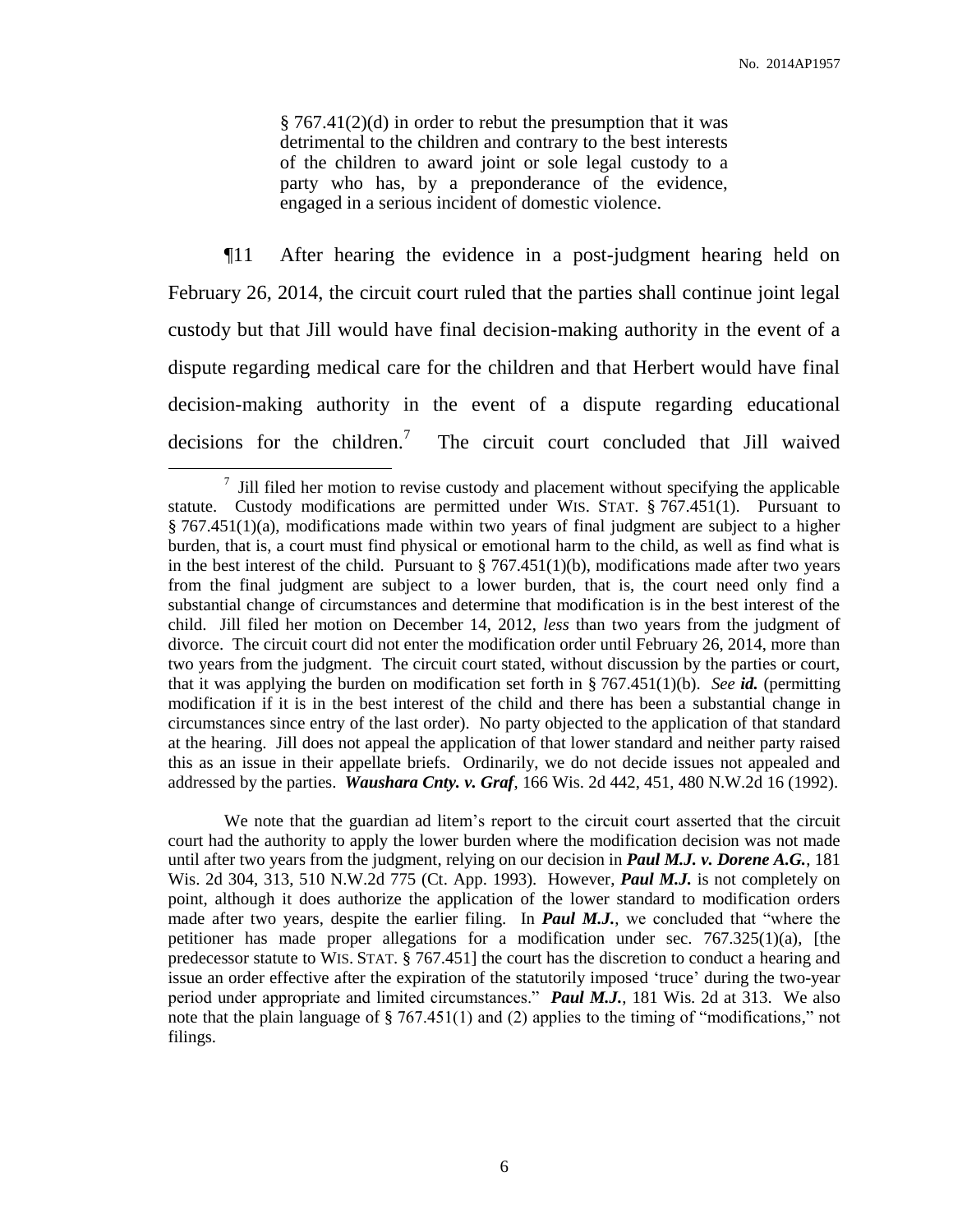application of the domestic violence presumption set forth in WIS. STAT. § 767.41(2)(d) when she stipulated to joint custody after the domestic abuse injunction had been issued. More specifically, the circuit court found as follows:

> Now, the way I read  $\lceil \frac{8}{9} \cdot 767.41(2)(d) \rceil$ , there is a presumption. There's no dispute in this case that the judge did find that there was domestic abuse, but this -- this statute seems to contemplate a party asserting the presumption on their behalf. And then if the judge is going to make a finding contrary to the presumption, he has to find these things that the legislature requires. That's probably a long way of saying that I believe that notwithstanding this statute, a party can come in and they can waive the requirements of this statute by going on the record and stipulating with the judge that they would like to have joint custody even though domestic abuse exists.

> There is nothing in the statute which indicates that these findings can't be waived. That's No. 1. No. 2, when I look at domestic abuse cases and what we do in this particular state, my feeling is that courts give lots of deference to the wishes of the victims.

> In this particular case, the history was known. I don't know what specific discussion was had with [Jill], but there is nothing in the record that indicates to me that she advised the judge that, "I want to assert this presumption, and I want sole custody." She did the exact opposite.

Jill appeals.

….

#### **DISCUSSION**

¶12 Jill raises two issues on appeal. First, she argues that the circuit court erred in concluding that she waived her right to raise the domestic violence presumption set forth in WIS. STAT.  $\S 767.41(2)(d)$  when she stipulated to joint placement and custody. Second, she contends that the great weight and preponderance of the evidence do not support the circuit court's joint custody award. We address each in turn.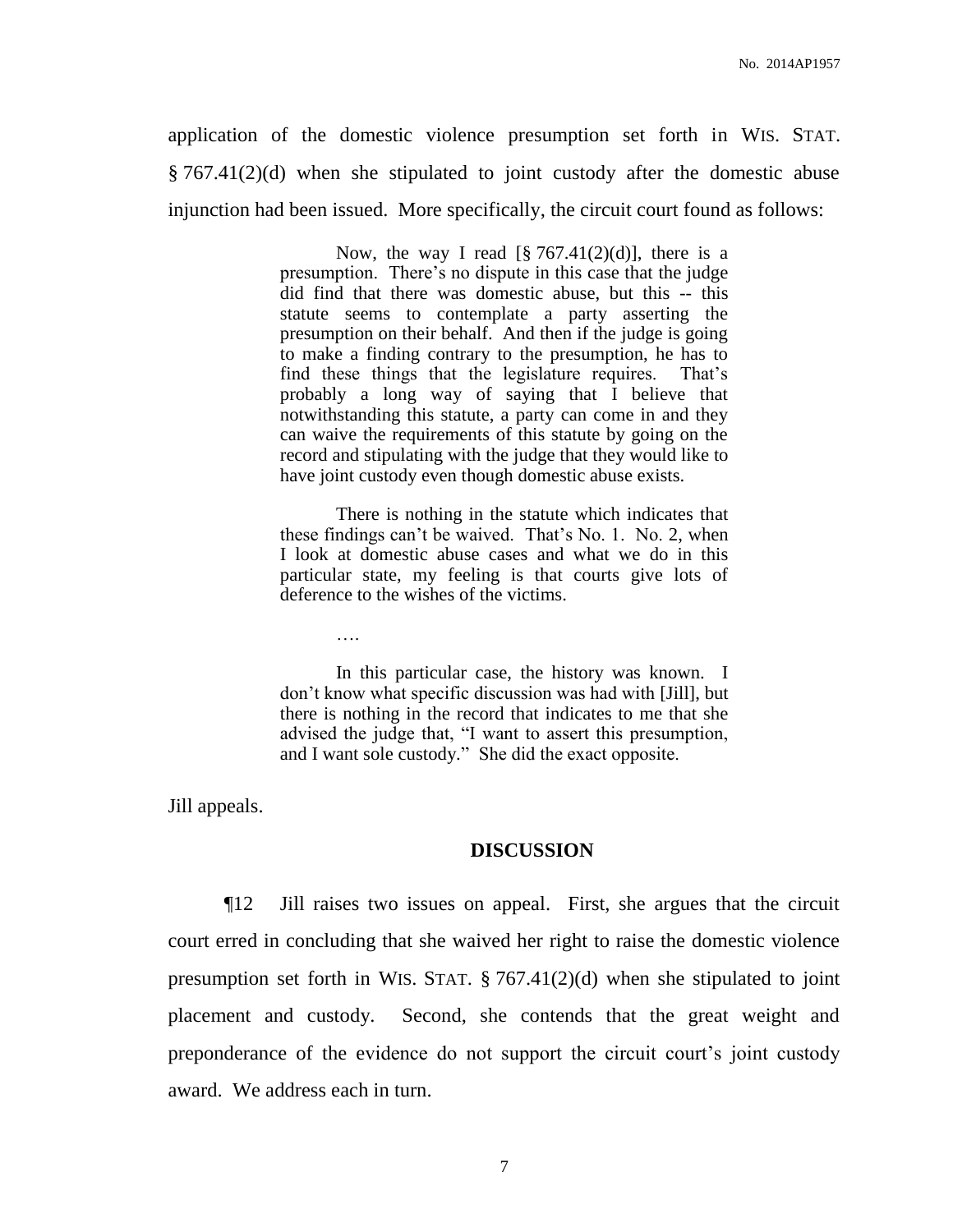# **I. Jill waived her right to assert the WIS. STAT. § 767.41(2)(d) domestic violence presumption based upon the facts in existence at the time she stipulated to joint custody.**

¶13 Jill first argues that the circuit court erred as a matter of law when it found that she waived application of the WIS. STAT.  $\S 767.41(2)(d)$  domestic violence presumption to her post-judgment motions because she stipulated to joint custody in her original divorce judgment. Jill argues that she is entitled to a reopening of the custody order under WIS. STAT. § 806.07 and modification to sole custody under WIS. STAT. § 767.451(2), based on an analysis of the domestic violence presumption. That argument requires us to review the circuit court's interpretation of  $\S 767.41(2)(d)$ . Questions of statutory interpretation are questions of law that we review *de novo*. *See Zellner v. Cedarburg Sch. Dist.*, 2007 WI 53, ¶16, 300 Wis. 2d 290, 731 N.W.2d 240.

¶14 The purpose of statutory interpretation is to give full effect to the policy choices of the legislature. *See State ex rel. Kalal v. Circuit Court for Dane Cnty.*, 2004 WI 58, ¶44, 271 Wis. 2d 633, 681 N.W.2d 110. To that end, we start by examining the language of the statute to ascertain its plain meaning. *See id.*, ¶¶44-45. We give words and phrases their "common, ordinary, and accepted meaning, except that technical or specially-defined words or phrases are given their technical or special definitional meaning." *Id.*, ¶45. "[S]tatutory language is interpreted in the context in which it is used; not in isolation but as part of a whole; in relation to the language of surrounding or closely-related statutes; and reasonably, to avoid absurd or unreasonable results." *Id.*, ¶46. We read statutes in a manner that gives reasonable effect to every word, in order to avoid surplusage. Id. "If this process of analysis yields a plain, clear statutory meaning, then there is no ambiguity, and the statute is applied according to this ascertainment of its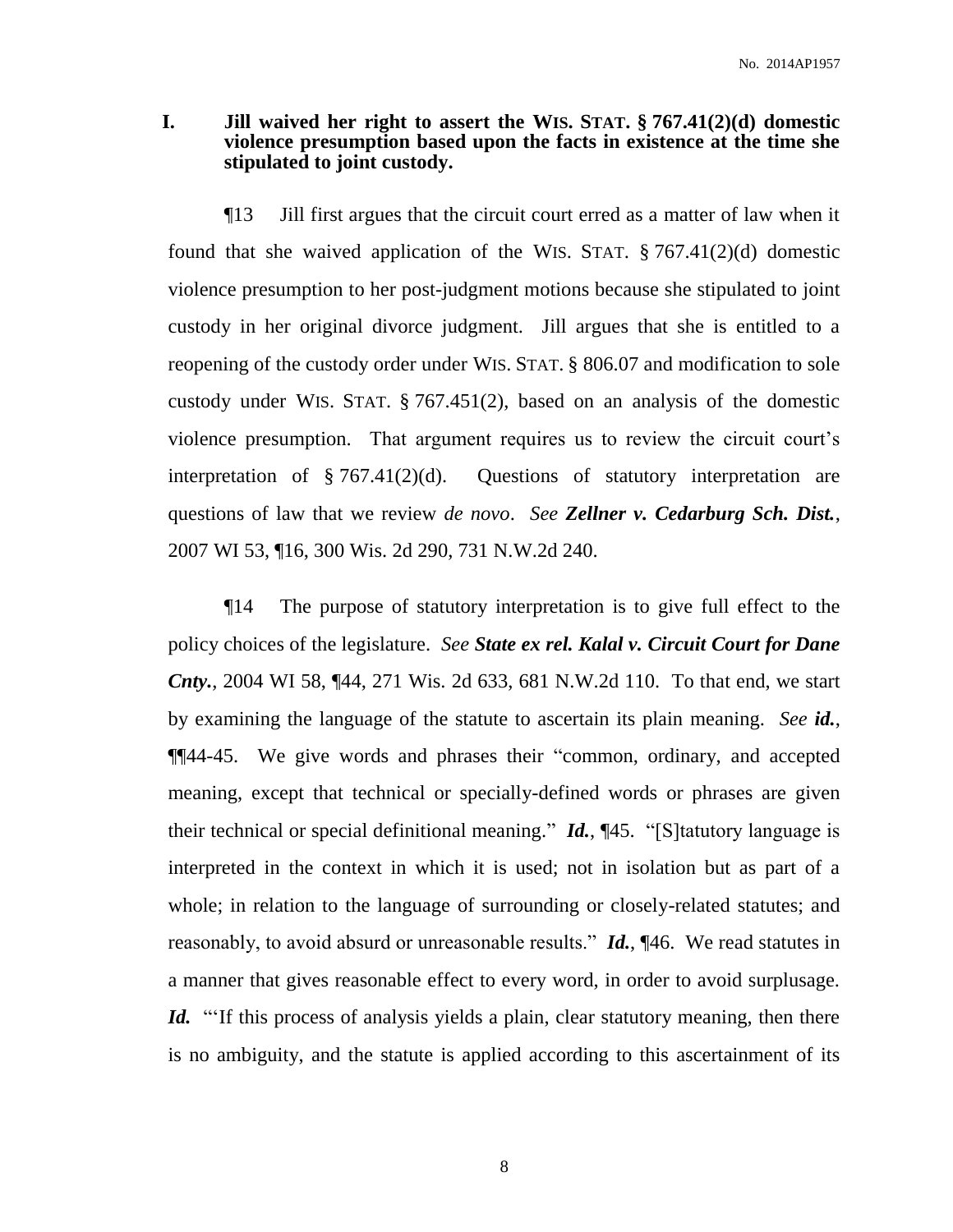meaning." *Id.* (citation omitted). A statute is ambiguous only if reasonably wellinformed persons could interpret its meaning in two or more senses. *Id.*, ¶47.

**The SE WISCONSIN STAT.**  $\S 767.41(2)^8$  sets forth factors the court may consider in determining the best interest of the children for a joint or sole custody award. One of those factors,  $\S 767.41(2)(d)$ , states, in relevant part:

> … if the court finds by a preponderance of the evidence that a party has engaged in a pattern or serious incident of interspousal battery …or domestic abuse …, there is a rebuttable presumption that it is detrimental to the child and contrary to the best interest of the child to award joint or sole legal custody to that party. …

*Id.*

 $\overline{a}$ 

¶16 The plain language of the statute permits, but does not mandate, an analysis of whether a party has engaged in a pattern or serious incident of domestic abuse. We assume the legislature intentionally chooses its words. *Kalal*, 271 Wis. 2d 633, ¶39 (We "must presume that a legislature says in a statute what it means and means in a statute what it says.") (citations and quotation marks omitted). Here, the legislature chose to require the parties and guardian ad litem to ask the court to consider whether there was a pattern or serious incident of domestic abuse, and Jill chose not to do so at the time of the original divorce.

<sup>&</sup>lt;sup>8</sup> WISCONSIN STAT.  $\S$  767.41(2) states, as relevant:

CUSTODY TO PARTY; JOINT OR SOLE. (a) Subject to pars. (am) to (e), based on the best interest of the child and after considering the factors under sub.  $(5)$  (am), subject to  $(5)$  (bm), the court may give joint legal custody or sole legal custody of a minor child.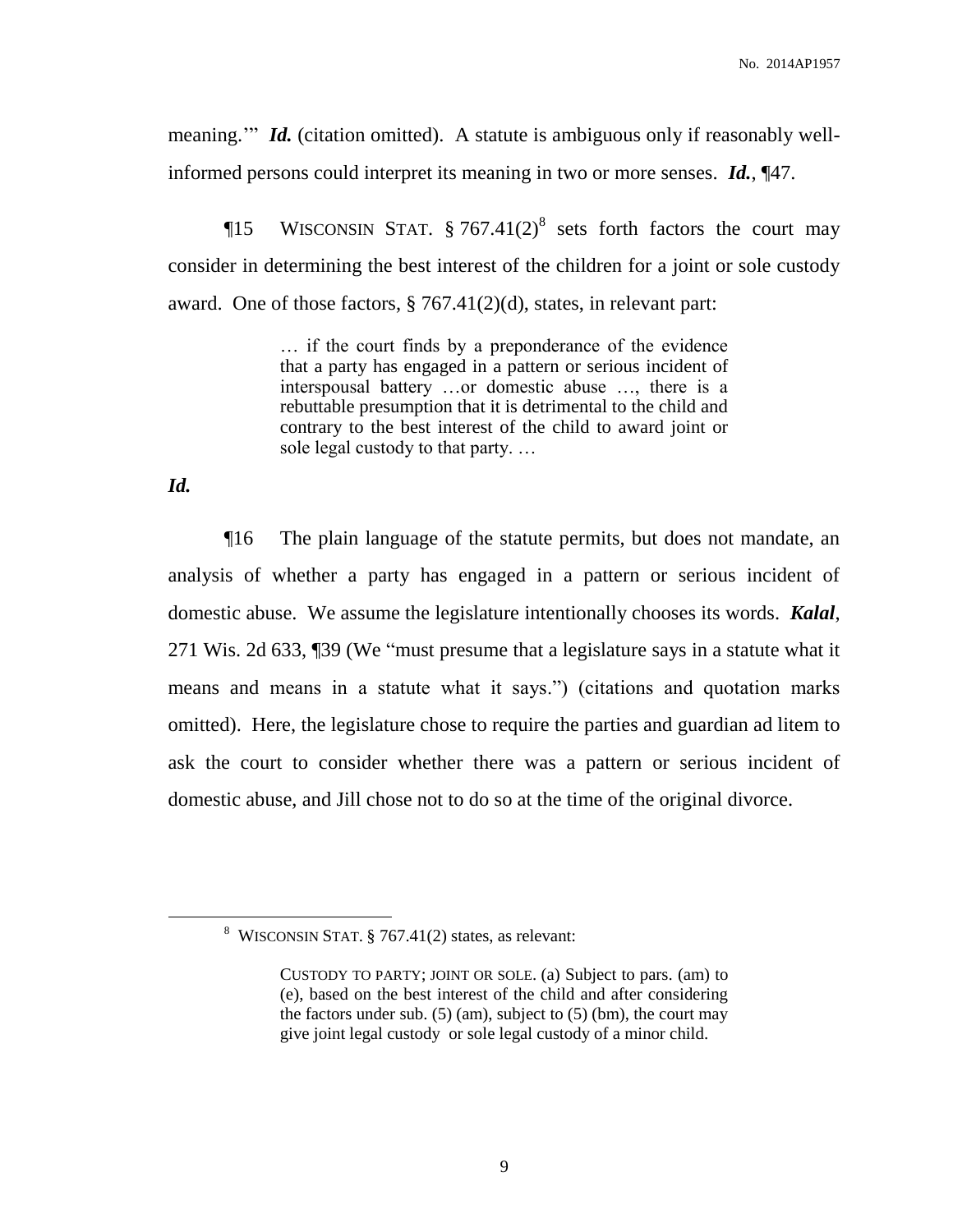¶17 Additionally, estoppel principles apply. It is an often-stated principle of law that "[i]t is contrary to fundamental principles of justice and orderly procedure to permit a party to assume a certain position in the course of litigation which may be advantageous, and then after the court maintains that position, argue … that the action was error." *State v. Gove*, 148 Wis. 2d 936, 944, 437 N.W.2d 218 (1989). It is undisputed that Jill agreed to joint legal custody and did not raise the WIS. STAT. § 767.41(2)(d) domestic violence presumption at the time of the divorce. She testified she believed joint custody to be in the best interests of her children and asked the court to award it. Now, she raises application of  $\S 767.41(2)(d)$  here for the first time more than two years after the divorce was granted during the course of post-judgment proceedings. She is doing precisely what *Gove* prohibits, reversing her position and claiming error. Consequently, fairness and principles of judicial administration support the court's conclusion that she waived application of the presumption.

¶18 Permitting waiver of the WIS. STAT. § 767.41(2)(d) domestic violence presumption in this instance also stays true to the purpose of the statute, which is to ensure the best interests of the children. *See* § 767.41(2)(a) ("based on the best interest of the child … the court may give joint legal custody or sole legal custody of a minor child"). Jill testified at the May 3, 2011 hearing that the joint custody agreement was in the children's best interest, and the agreement was endorsed by the guardian ad litem. The circuit court, after careful consideration, and after acknowledging the acrimonious relationship between Jill and Herbert, including their history of domestic violence, also found the joint custody agreement to be in the children's best interest.

¶19 In short, Jill waived her right to seek application of WIS. STAT. § 767.41(2)(d) based upon the domestic abuse injunction and the events occurring

10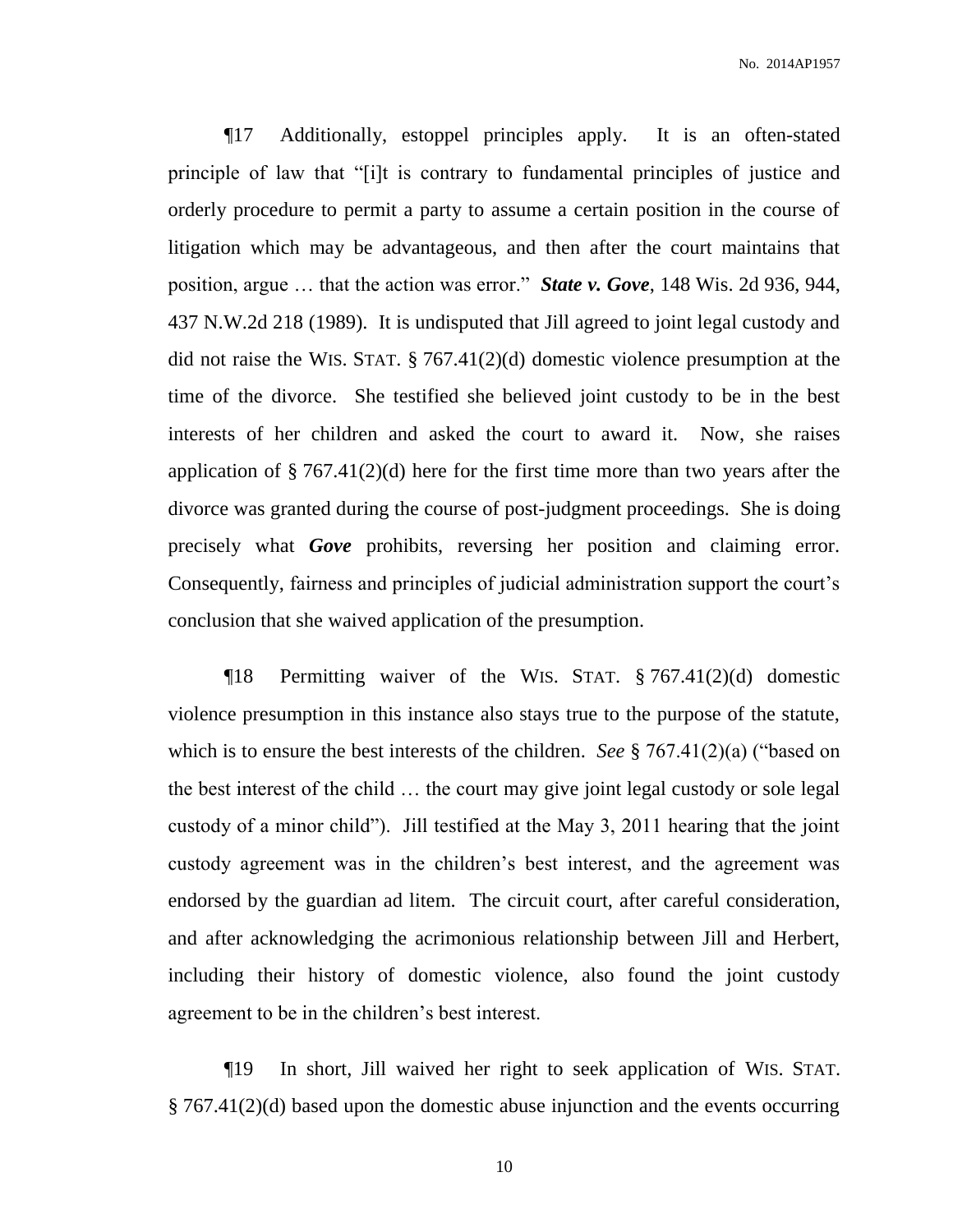prior to entry of the divorce judgment.<sup>9</sup> Jill had an opportunity to raise the presumption at the May 3, 2011 hearing. She did not do so. To the contrary, she testified that she was stipulating to joint custody and that she believed joint custody was in the children's best interest. She "'cannot be heard to complain of an act to which [s]he deliberately consent[ed]."' *See Nehls v. Nehls*, 2012 WI App 85, ¶14, 343 Wis. 2d 499, 819 N.W.2d 335 (citation omitted).

¶20 We note, however, that Jill's decision to stipulate to joint custody at the time of the divorce does not mean that she is barred from ever again seeking application of WIS. STAT.  $\S 767.41(2)(d)$ ; rather, she has waived her right to seek application of the presumption based upon the *facts that existed at the time* she stipulated to joint custody. Jill is free to seek application of the presumption in the future if she has new facts, occurring since she stipulated to joint custody, that support the presumption. However, she has not set forth such new evidence here. She currently alleges only that "[i]t is clear by the record" that Herbert has engaged in "passive-aggressive and controlling rather than physically violent" behaviors since the entry of the divorce judgment. She does not go on to explain how Herbert's "passive-aggressive" behaviors demonstrate that he "engaged in a

<sup>9</sup> As noted in *State v. Ndina*, 2009 WI 21, 315 Wis. 2d 653, 761 N.W.2d 612, courts often use the terms "waiver" and "forfeiture" interchangeably, although they are two different concepts. *Id.*, ¶29. ("Although cases sometimes use the words 'forfeiture' and 'waiver' interchangeably, the two words embody very different legal concepts. 'Whereas forfeiture is the failure to make the timely assertion of a right, waiver is the intentional relinquishment or abandonment of a known right.'") (citation omitted). Jill does not develop any argument under *Ndina*, that is, she does not argue that she knew of her right to assert the domestic violence presumption and intentionally chose not to raise it nor does she argue that she was unaware of the statute and did not know to raise it. Rather, she argues that the circuit court had an obligation to analyze custody in light of the domestic violence injunction, implying that the court should have brought it up even if she did not. Because we conclude the court did not have such an obligation, we will not develop an argument as to the application of the term waiver or forfeiture to her decision not to assert the domestic violence presumption.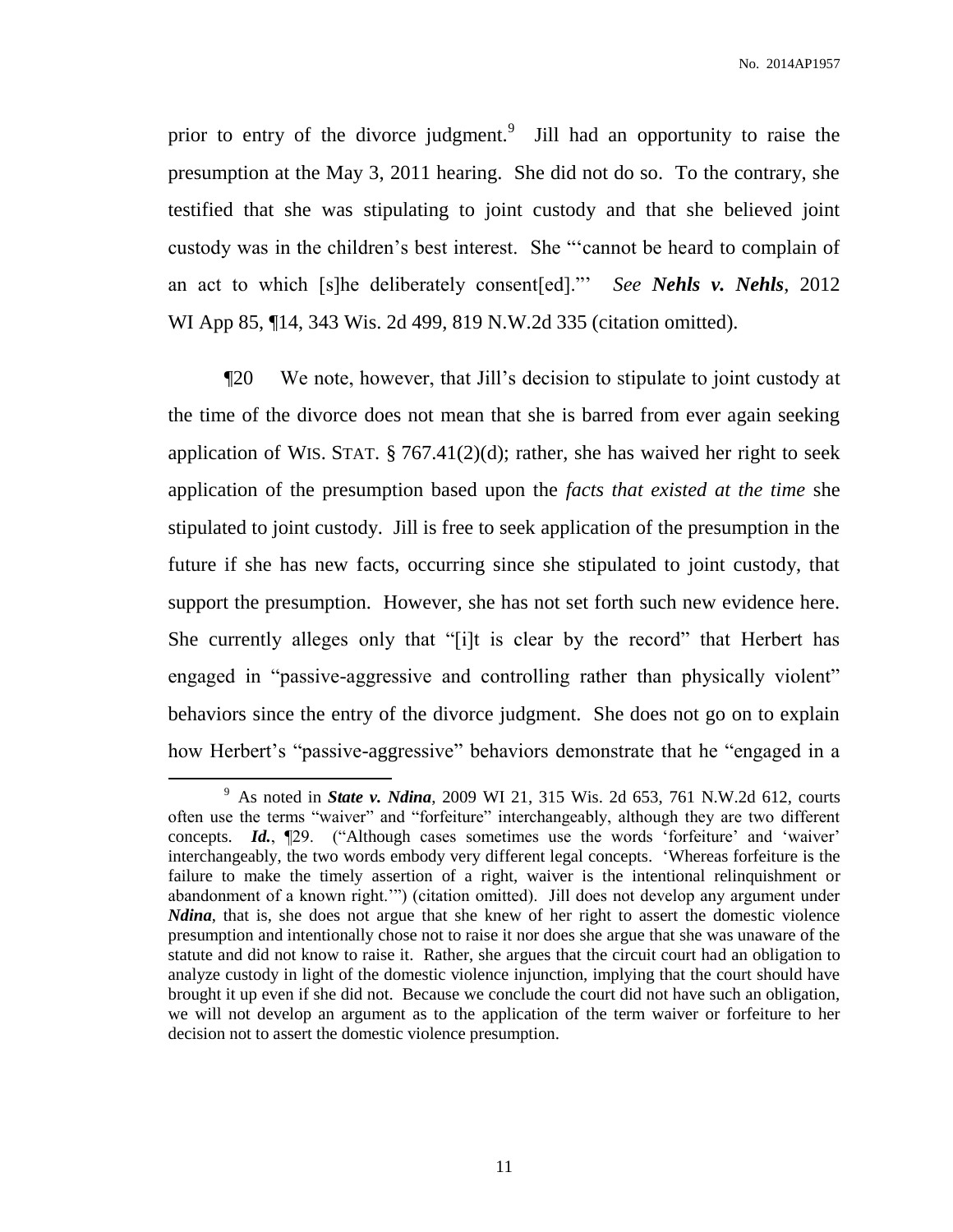pattern or serious incident of interspousal battery … or domestic abuse." *See id.* As such, the circuit court properly found that Jill waived her right to raise the domestic violence presumption to the extent that she relies on events that occurred prior to her stipulation to joint custody.<sup>10</sup>

# **II. The circuit court's joint custody order is supported by the great weight and clear preponderance of the evidence.**

¶21 In the alternative, Jill contends that the record does not support the circuit court's finding that joint legal custody and specific decision-making responsibilities are in the children's best interests. For the reasons that follow, we disagree.

¶22 We review modification of a placement order to determine if the decision reflects a reasonable exercise of discretion. *See Goberville v. Goberville*, 2005 WI App 58, ¶¶6, 18, 280 Wis. 2d 405, 694 N.W.2d 503. "We will sustain discretionary acts as long as the [circuit] court examined the relevant facts, applied a proper standard of law and, using a demonstrated rational process, reached a conclusion a reasonable judge could reach." *Id.*, ¶7. "Discretionary decisions must be arrived at by application of the proper legal standards; the failure to apply

<sup>&</sup>lt;sup>10</sup> We note that Jill does not appeal the circuit court's *discretionary* decision to deny the reopening of the judgment pursuant to WIS. STAT. § 806.07. She only argues that the court made the wrong legal decision when it concluded that she waived the domestic violence presumption under WIS. STAT.  $\S$  767.41(2)(d). She does not argue that there is any other evidence in the record, other than the pre-divorce domestic violence, that would support her motion to reopen the judgment.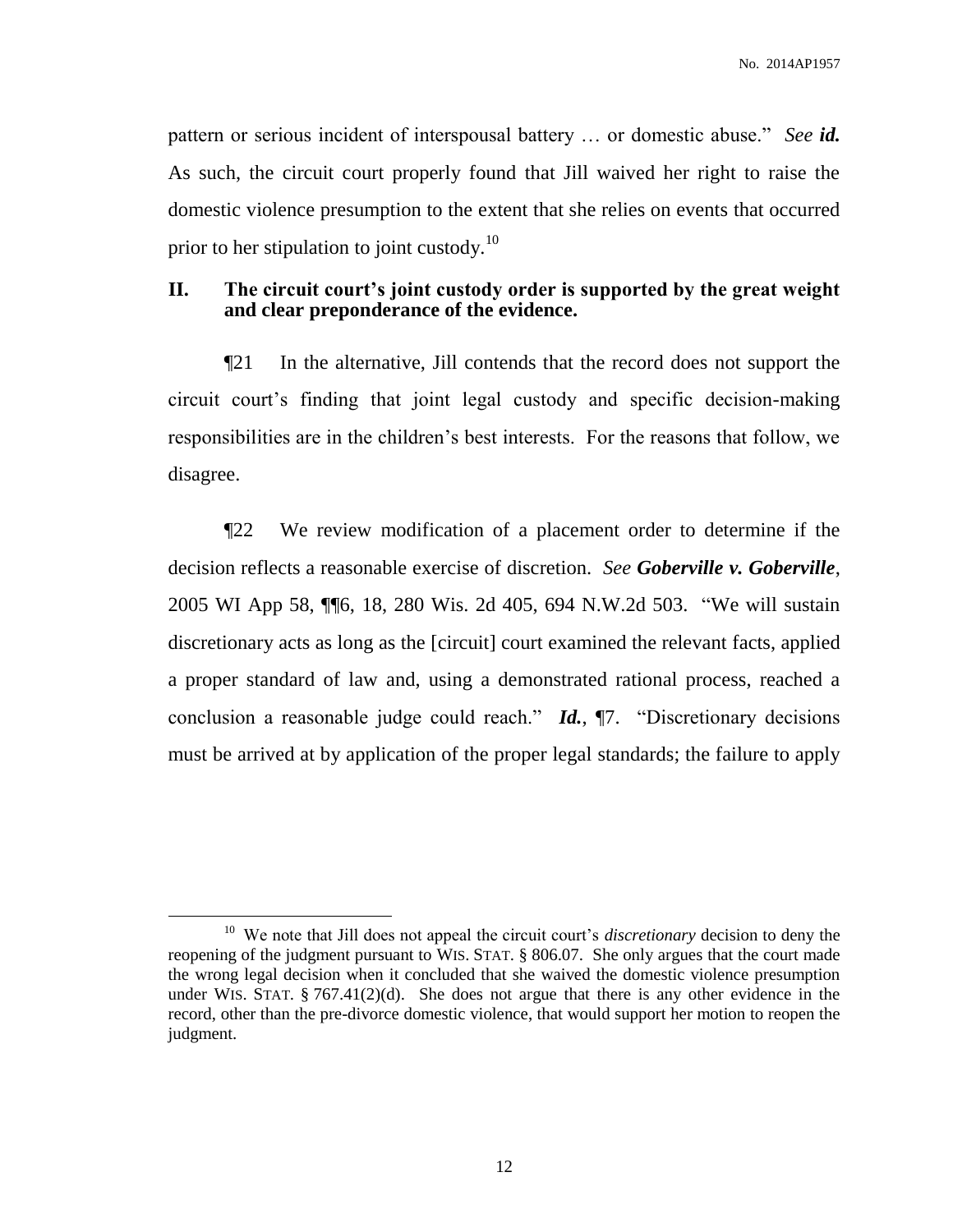the correct legal standards is an erroneous exercise of discretion." *LeMere v. LeMere*, 2003 WI 67, ¶14, 262 Wis. 2d 426, 663 N.W.2d 789.<sup>11</sup>

¶23 WISCONSIN STAT. § 767.451(1)(b) creates a two-step process for a court to follow in determining whether to modify the terms of physical placement two years after a final judgment determining custody or physical placement. As a threshold matter, the moving party must show "[t]here has been a substantial change of circumstances since the entry of the last order ... substantially affecting physical placement."  $§ 767.451(1)(b)1.b.$  If that showing is made, the court proceeds to consider whether any modification would be in the best interests of the child. § 767.451(1)(b)1.a. In determining the best interests of the child, the court must consider the factors set forth in WIS. STAT. § 767.41(5)(am), which include, as relevant here:

- 1. The wishes of the child's parent or parents, as shown by any stipulation between the parties ….
- 2. The wishes of the child, which may be communicated by the child or through the child's guardian ad litem ….
- 3. The interaction and interrelationship of the child with his or her parent or parents, siblings, and any other person who may significantly affect the child's best interest.
- 4. The amount and quality of time that each parent has spent with the child in the past …
- 5. The child's adjustment to the home, school, religion and community.

<sup>&</sup>lt;sup>11</sup> We note again that we assume without deciding that the circuit court applied the correct legal standard to modification under WIS. STAT. § 767.451(2) for the reasons we stated in footnote 7.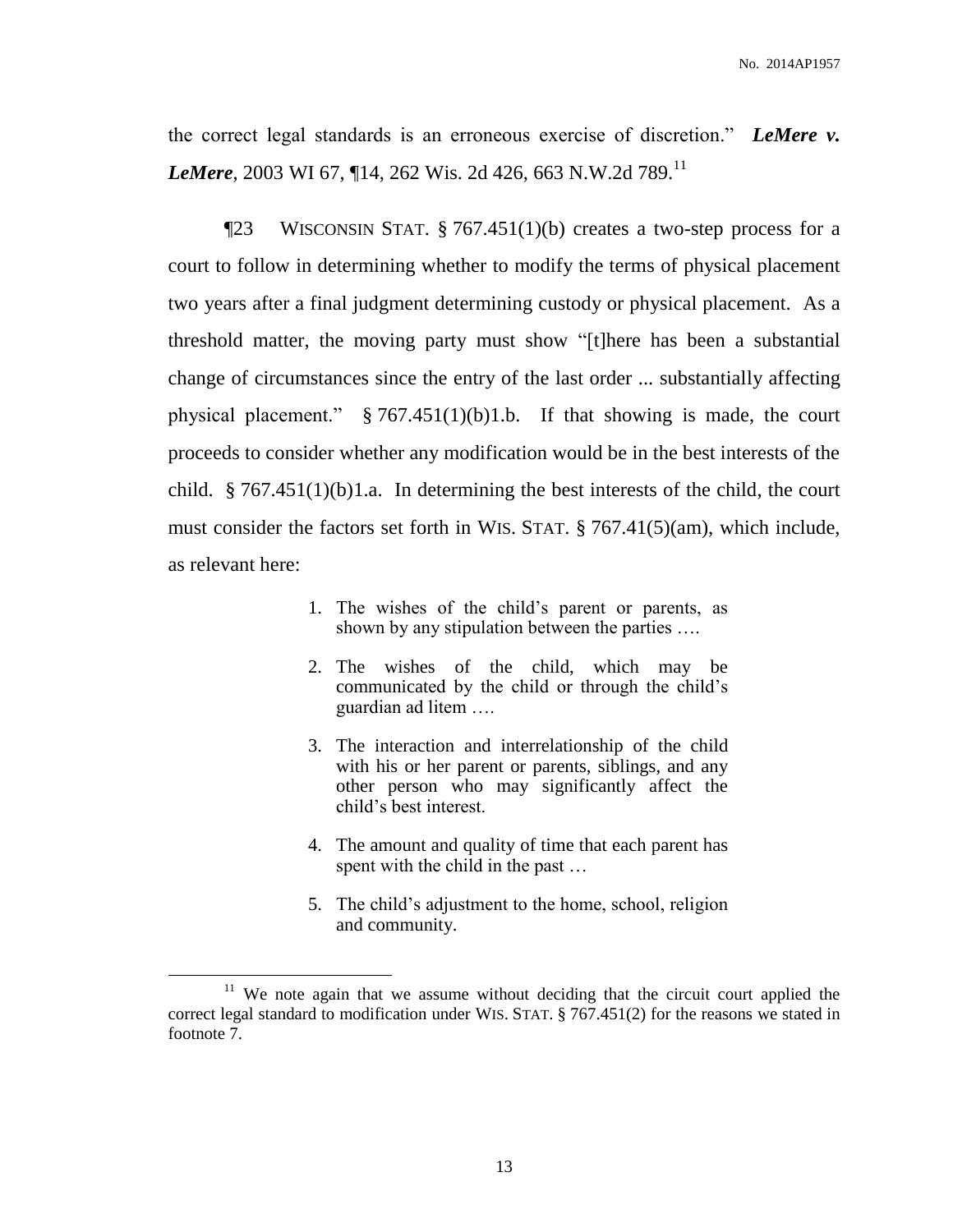- 6. The age of the child and the child's developmental and educational needs at different ages.
- 7. Whether the mental or physical health of a party … negatively affects the child's intellectual, physical, or emotional well-being.
- 8. The need for regularly occurring and meaningful periods of physical placement to provide predictability and stability for the child.
- 9. The availability of public or private child care services.
- 10. The cooperation and communication between the parties and whether either party unreasonably refuses to cooperate or communicate with the other party.
- 11. Whether each party can support the other party's relationship with the child, including encouraging and facilitating frequent and continuing contact with the child, or whether one party is likely to unreasonably interfere with the child's continuing relationship with the other party.
- 12. Whether there is evidence that a party engaged in abuse … of the child …

….

- 13. Whether there is evidence of interspousal battery … or domestic abuse
- 14. Whether either party has or had a significant problem with alcohol or drug abuse.
- 15. The reports of appropriate professionals if admitted into evidence.
- 16. Such other factors as the court may in each individual case determine to be relevant.

¶24 Here, there is no doubt that the circuit court considered the relevant factors set forth in WIS. STAT. § 767.41(5)(am) before concluding, in a thoughtful and well-reasoned decision, that joint custody was in the children's best interest.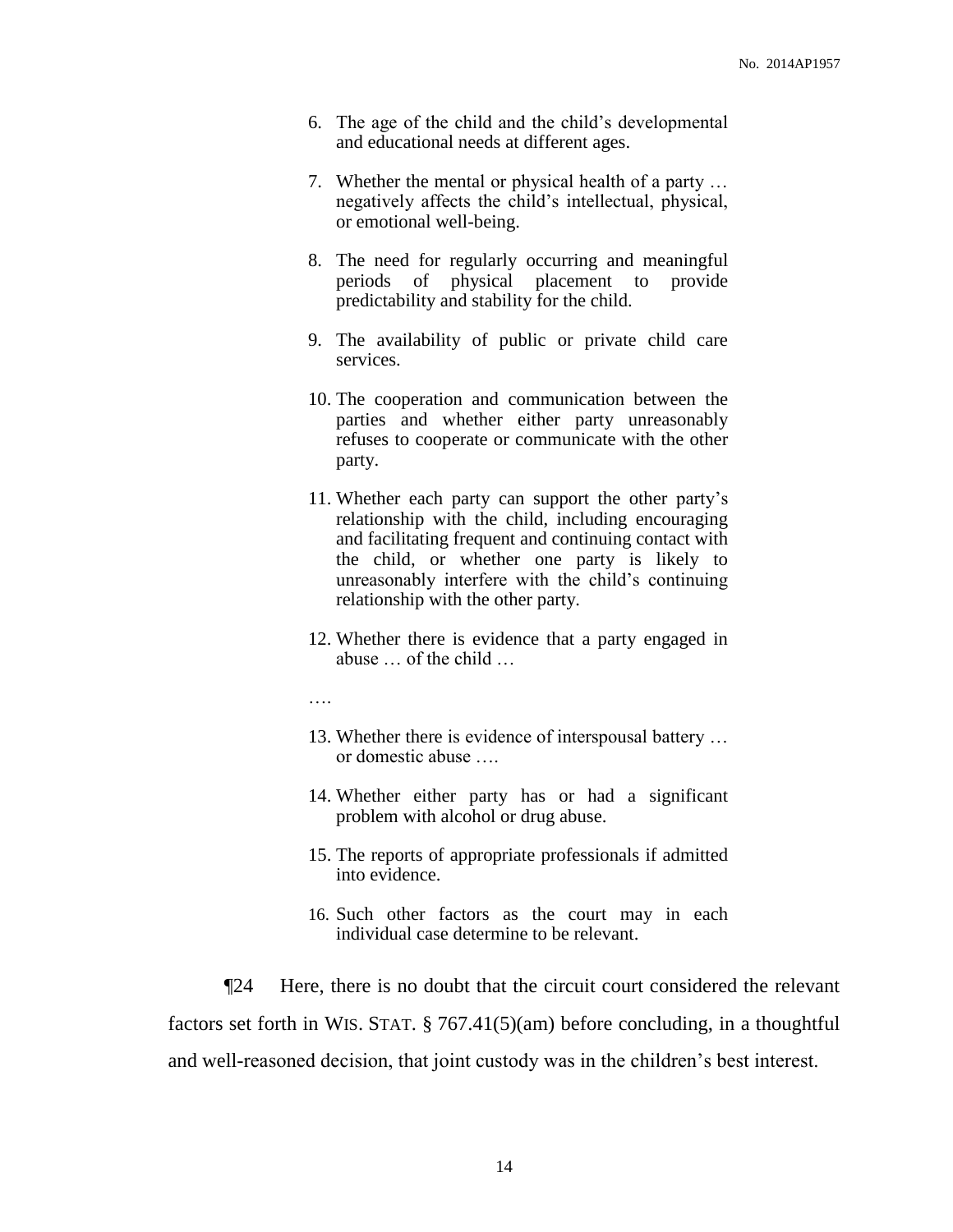¶25 The circuit court began by aptly noting that the parties seem to have "themes about the case." Jill believes that this case is about domestic violence and Herbert's use of "fear, power, and control." Herbert contends that Jill is "overly litigious" and that "she doesn't respect [Herbert's] rights as a father." According to the circuit court, "[t]he guardian ad litem view[ed] this case as a series of unilateral decisions concerning the children that were made by [Jill] … [and] that, intentionally or not, [Jill's] actions have had the practical effect of limiting [Herbert's] access to the children."

¶26 The circuit court noted that at the end of the testimony, the court "asked both of these parties whether anybody was willing to make any compromises to try and resolve their dispute, and both sides essentially said no." The court then went on to document in detail the bad behavior both Jill and Herbert had been exhibiting:

> This is a case where there are issues with both parents, in my opinion. And, you know, I may have to say some things about both of you that are not flattering, but those are just my observations having sat and listened to both of you patiently, I think, and all of the witnesses you asked me to listen to.

> Both of you I think are very determined to win. That's just my feeling. And your desire to win, I think, is harming your children or it makes it difficult for you to put your kids first. The teacher came in and said, I don't know, she found dad's body language or the way he dealt with her is -- she felt intimidated. She also felt intimidated by mother, who she felt was trying to influence statements that she would make to internal affairs. I'm sure [Herbert] and [Jill] didn't intend to intimidate the teacher, but that's what she said about you two.

> The representatives from the early autism program were intimidated. [Jill] was very insistent about attending meetings and even if that meant excluding [Herbert]. In fact, the way she insisted that the children participate in the program, [Herbert] would not be allowed to participate in anything. And when the program tried to get her to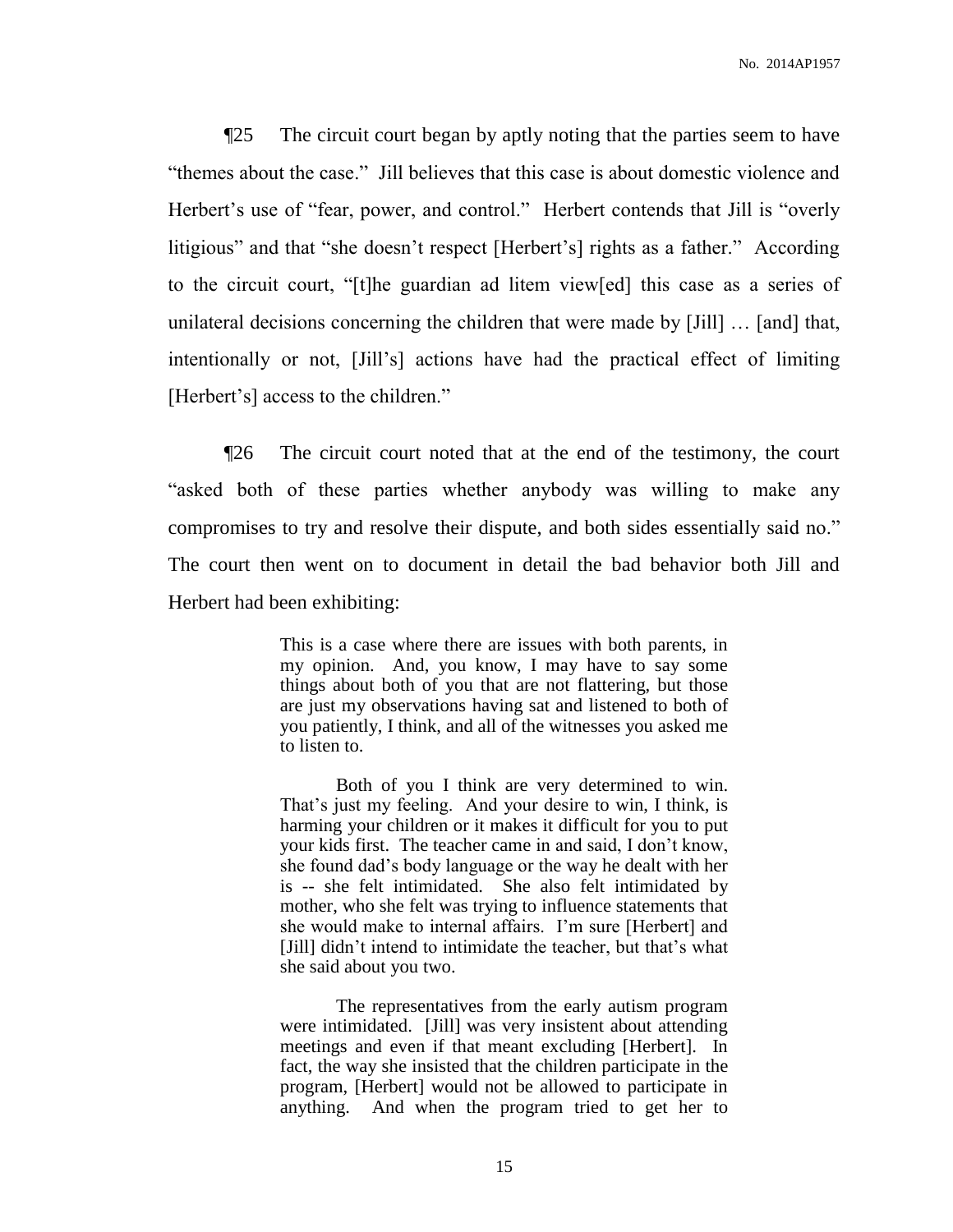understand [that it was] very important for the treatment of the child[ren] that both parents participate, she threatened to report them if she was not allowed to be at every meeting or if there were any meetings with the children at dad's house or any meetings that she was excluded from. And that person took that as a threat to sue them, and they put the children out of the program. Now, [Herbert] wasn't consulted when the children were put in that program, and he was upset, and he threatened not to pay, and that was not helpful either.

¶27 The circuit court then discussed Herbert's behavior. The circuit court acknowledged the parties' history of domestic violence and stated that it did not "know if … [Herbert] fully understands the impact of whatever went on with [Jill]. I don't know if he understands the impact on her and how that's feeding into this whole situation here. It is a factor." However, the court ultimately found that it did "not believe[,] having listened to the child abuse injunctions and all of this testimony[,] that this gentleman is a danger to the child -- or to the children. He may have some lapses in supervision, but the kids are safe in his hands."

¶28 The circuit court noted that Herbert has a history of poorly supervising the children, leading to injuries that caused Jill to file two separate child abuse injunctions.<sup>12</sup> The circuit court noted that Herbert tends to "minimize[]" the children's injuries, although the court stated, "I don't know if that's because dad doesn't get it or I -- or because he's afraid of [Jill] and what the response is going to be if he tells her. I really -- it's probably a little bit of both."

 $12$  Post-judgment, Jill filed two separate petitions requesting injunctions against Herbert on behalf of the children. Both injunctions were based on serious injuries sustained by the parties' daughter while she was staying with Herbert; Herbert did not inform Jill of these injuries in contradiction of their settlement agreement. Jill eventually agreed to dismiss her requests for injunctive relief on the condition that the dog that allegedly caused the injuries be removed from Herbert's home.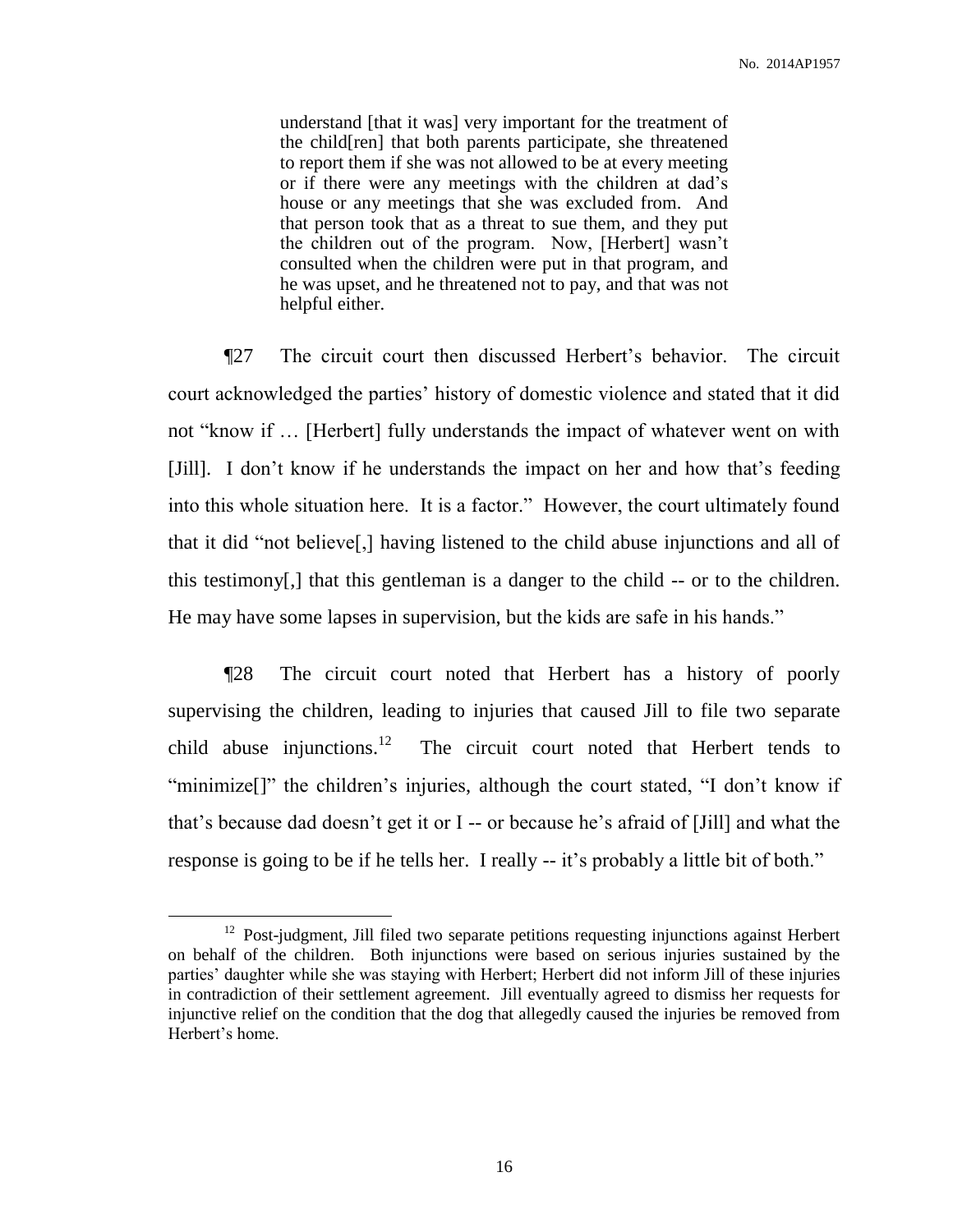¶29 The circuit court also commented on Herbert's role in the parents' inability to communicate or cooperate, stating that Herbert "believes, you know, as between him and mother if they have a dispute about school or something else, his opinion to him is more persuasive than hers. I don't even know that he's capable of considering her opinion." The court also found it troubling that Herbert seemed unable to set aside his feelings towards Jill in order to do what is best for the children, stating:

> He is so distrustful of mother at this time I think it has some impact on his ability to consider matters concerning the children and what's in their best interests, and sometimes it gets in the way of the thought process. Like, for example, the thing with the autism people. Child's autistic; everybody agrees that the services are needed. But he's so upset that mother didn't tell him or put his name on the contact list that he didn't want to pay. You know, I could understand him being upset, but that child would have benefited from those services. And, you know, sometimes somebody has to step up and be bigger than the other party. There is -- he has little appetite in terms of being able to compromise with mother. They just can't do it.

¶30 Despite all of those negatives, the circuit court praised Herbert for acknowledging throughout the trial that Jill was a good mother and that she needs to be in their children's lives. The court believed "that was an important concession given how he feels about her personally. I think deep down he would probably be inclined to move towards a solution that doesn't involve so much conflict, maybe take a more peaceful approach." The court also found that Herbert "is a good father, the kids running up to him at school. He loves the kids; they love him. He wants to spend time with his kids. He's willing to fight for that. [Herbert] wants [Jill] to recognize his value to the kids as a father, and that's a real significant issue in this case."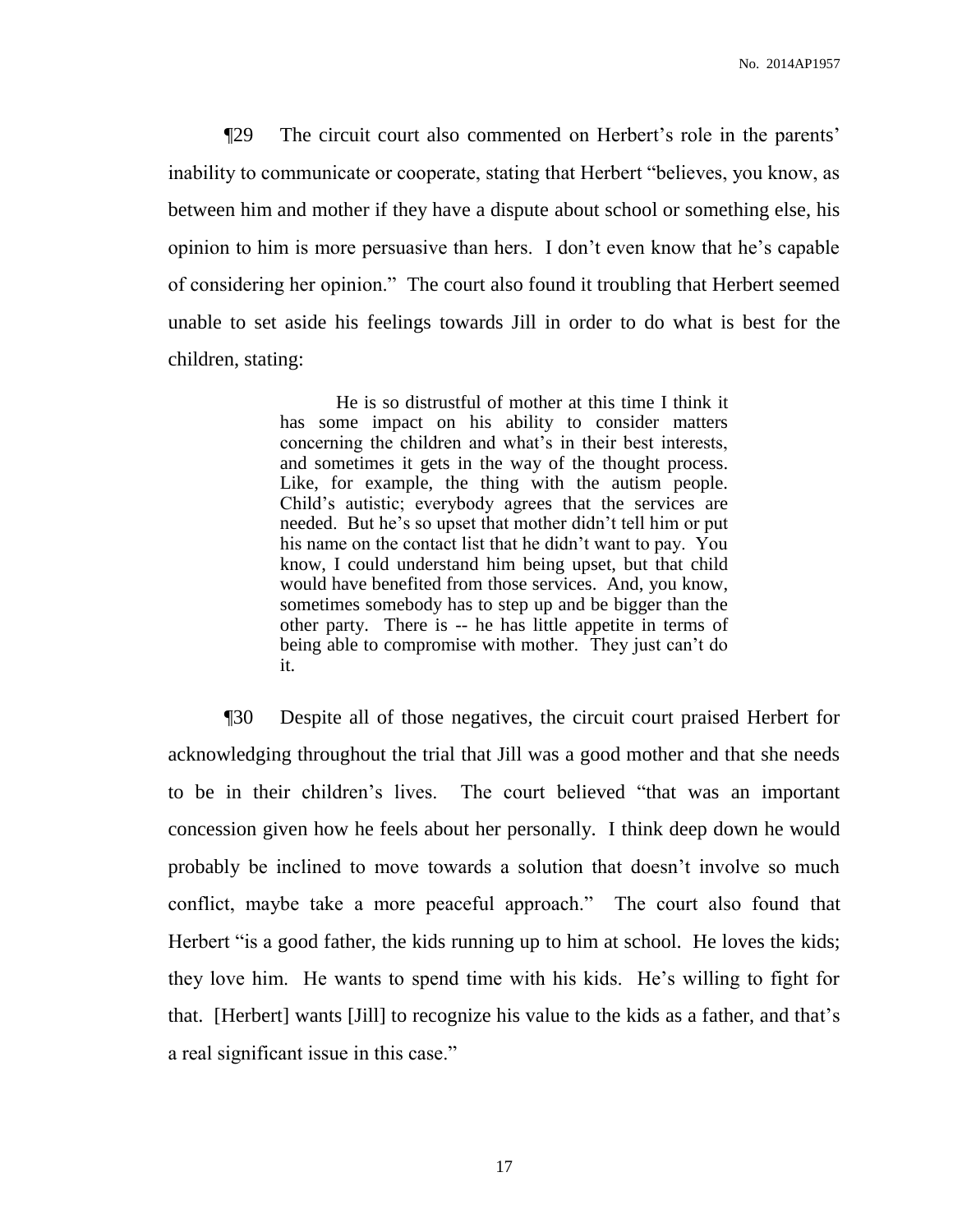¶31 Next, the circuit court considered Jill's behavior. The court noted that Jill was a victim of domestic violence and acknowledged that domestic violence "affects people in different ways." The court affirmatively stated that it believed "victims should be protected" and that it tries "to be vigilant about power and control issues." However, the court noted that regardless of Herbert and Jill's messy history "it's really affecting some of the decision-making here in a way that's not good for the kids."

¶32 The circuit court found that Jill sometimes "overreact[ed]" to Herbert's "missteps" and noted that "she resorts to litigation frequently." The court also observed that "during her testimony on the stand and in reading through some of the deposition excerpts," Jill wanted "to put herself in a positive light." The court stated that the desire meant that Jill sometimes failed to respond to questions presented to her on the stand or gave deceptive answers.

¶33 The circuit court found that Jill was intimidating, detailing concerning behavior that it observed from Jill in the courtroom and found documented in the record:

> I could feel as a judge the intensity on both sides when they took the witness stand and how they responded to questions. I was really taken aback when I reviewed the transcript and there was a portion in one proceeding where Judge Wasielewski stopped the proceeding and he, addressing [Jill's] counsel, said to counsel that he was very uncomfortable at the way that [Jill] was staring at him during the proceedings and that he thought she was trying to intimidate him and he didn't like it.

¶34 The circuit court found that Jill was also "not prone to compromise," and that she continued to make "unilateral decisions," "picking schools, for example, the Birth to Three program with WEAP where dad was not included in the discussions, not -- his contact information was not provided. In fact, you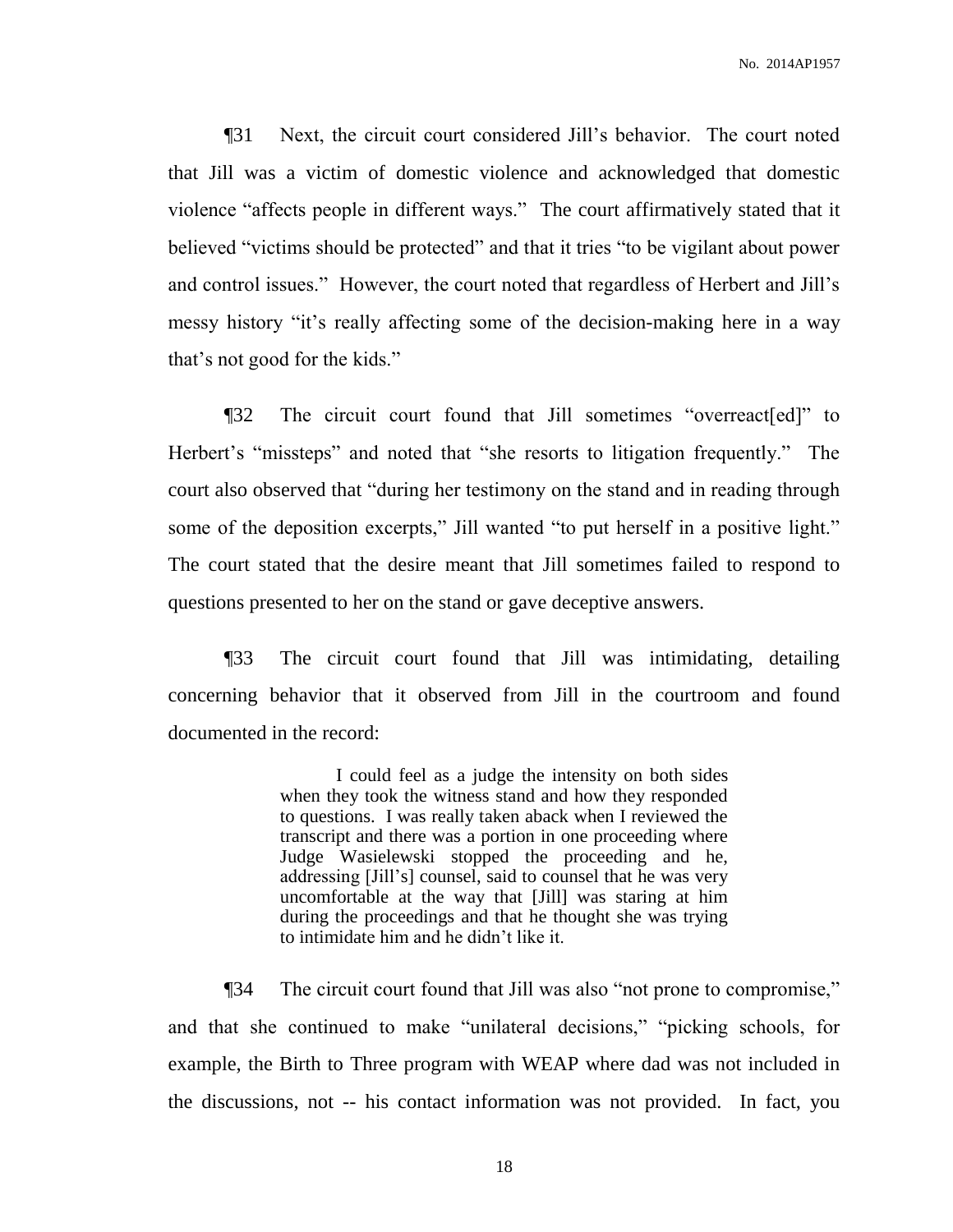would have thought the child didn't have a father if you read the application that was filled out. I don't think that was a good way to do things, irrespective of whatever went on between these people."

¶35 The circuit court expressed extreme concern over how it believed Jill would handle sole custody if he granted her request: "I think if I gave [Jill] sole custody, she would probably actively work to diminish [Herbert's] role as a father in the children's lives and would probably take actions that might limit his access. To some extent, the kids would be used to exact punishment on [Herbert] for whatever he may have done to her over the years."

¶36 However, the circuit court also acknowledged that Jill is "a very good mother. … She loves her kids. I think she wants the best for them. She has exhibited some decision-making concerning the kids which shows that she can put their interests high up on the list. She's certainly a capable parent. I think in terms of the kid[']s needs, she's probably more attentive than dad. I didn't see so many of the accidents and bumps and bruises and other things."

¶37 The circuit court then noted that it read all of the briefs submitted to the court, including the brief submitted by the guardian ad litem. In his brief, the guardian ad litem expressly stated that he believed that there had been a substantial change in circumstances in this case based upon Jill's decision to move "from the southwest corner of the City of Milwaukee, which was a manageable distance from the father's residence, to Oconomowoc, Wisconsin and unilaterally selected and enrolled the parties' children in an Oconomowoc public school." The brief then thoughtfully and thoroughly considered each of the WIS. STAT. § 767.41(5)(am) factors and their relevance to the case.

19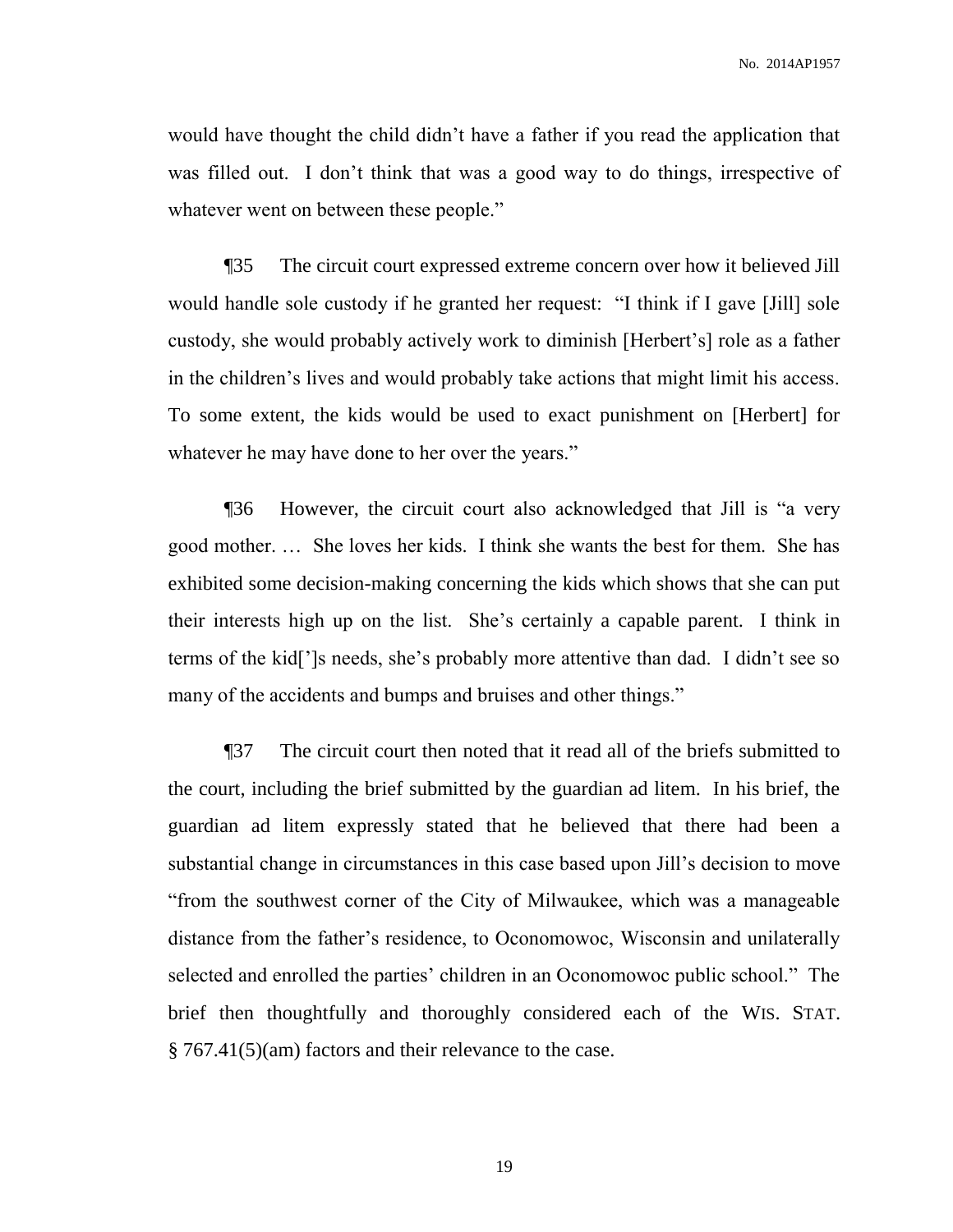¶38 The circuit court stated that it agreed with the "[guardian ad litem's] brief and his analysis of all of the [WIS. STAT. § ]767.41(5) factors," and the court adopted all of those findings. The court then concluded that it was "important [to] maximize the placement that each parent has with the children," but acknowledged that "[t]he parties are not going to work together." Consequently, the circuit court found as follows:

> Okay. Consistent with the recommendations of [the guardian ad litem], I'm going to continue joint custody; but as to medical decisions concerning the children, the final decisions are to be made by mother. That doesn't mean don't talk, don't communicate. It means talk, communicate; and if you can't agree, mother's going to make the final decisions.

> As to educational decisions, I'm going to make the father -- give him the final decision-making authority after the parties have conferred.

> I don't do this lightly. The big fight here is where the kids go to school, and where they go to school drives a whole lot more of this case. Now, these parties live, I don't know, 50 minutes apart, 40, 50 minutes on the freeway probably on a good day, worse during the rush hour. I don't want to penalize [Jill] because she needs to get away to feel better about things, but I am concerned about kids that have to sit in the car for hours at a time because they are being harmed by this process.

¶39 The circuit court did not erroneously exercise its discretion. The circuit court's decision was based upon the proper law and included a thoughtful consideration of the relevant WIS. STAT. § 767.41(5)(am) factors. Jill's objections amount to little more than an assertion that she believes the circuit court should have weighed those factors differently. But our standard of review does not permit reversal of the circuit court's order on those grounds.

¶40 The circuit court found that both Jill and Herbert had significant bonds with each of their children and that it would be harmful to the children if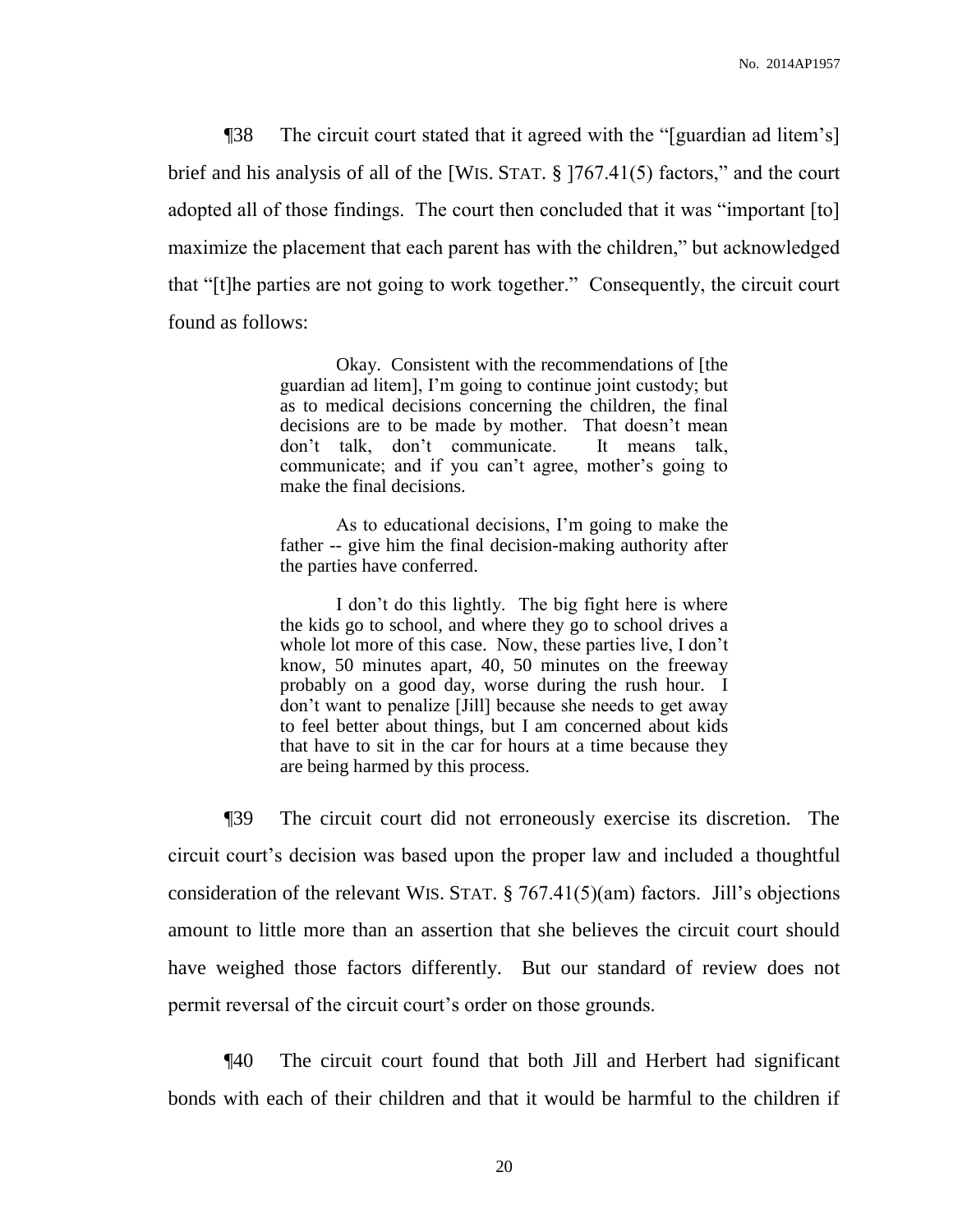either of those bonds were broken. The circuit court further acknowledged that the anger that Jill and Herbert have towards one another clouds their judgment and prevents them from making important collective decisions on behalf of their children. As such, the court decided to divide up decision-making duties between the two. That conclusion is rational based upon the parties' actions in this case.

¶41 Jill's primary argument is that since the circuit court entered the order assigning final decision-making authority for educational decision to Herbert, that Herbert has chosen a school one block from his house. Jill argues that this decision circumvents the circuit court's "statements that the goal in fashioning [its] order was to eliminate the travel time for the children to and from school and attempt to ensure that neither party had an advantage with respect to matters involving the children." Jill also asserts that Herbert's decision to enroll the children in a school one block from his home is an attempt to "exert control about where his former victim [Jill] will reside, when the intention of the court was not to 'punish' the mother for needing to get away."

¶42 We recognize Jill's frustration with Herbert's decision to enroll the children in a school a block from his home, which greatly increases their daily travel time and is very inconvenient for Jill; we share in that frustration. However, the circuit court's primary goal in fashioning the joint custody agreement was not to reduce travel time, but to ensure that both parents remained active in the children's lives and to attempt to end the gridlock and fighting that ensues when Jill and Herbert attempt to make important decisions surrounding their children's educational and medical issues. While the circuit court did urge Herbert to work with Jill, and to consider the children's travel time when selecting a school, it also recognized that it was a distinct possibility that Herbert would not be able to communicate with Jill and would view travel time differently than the court. The

21